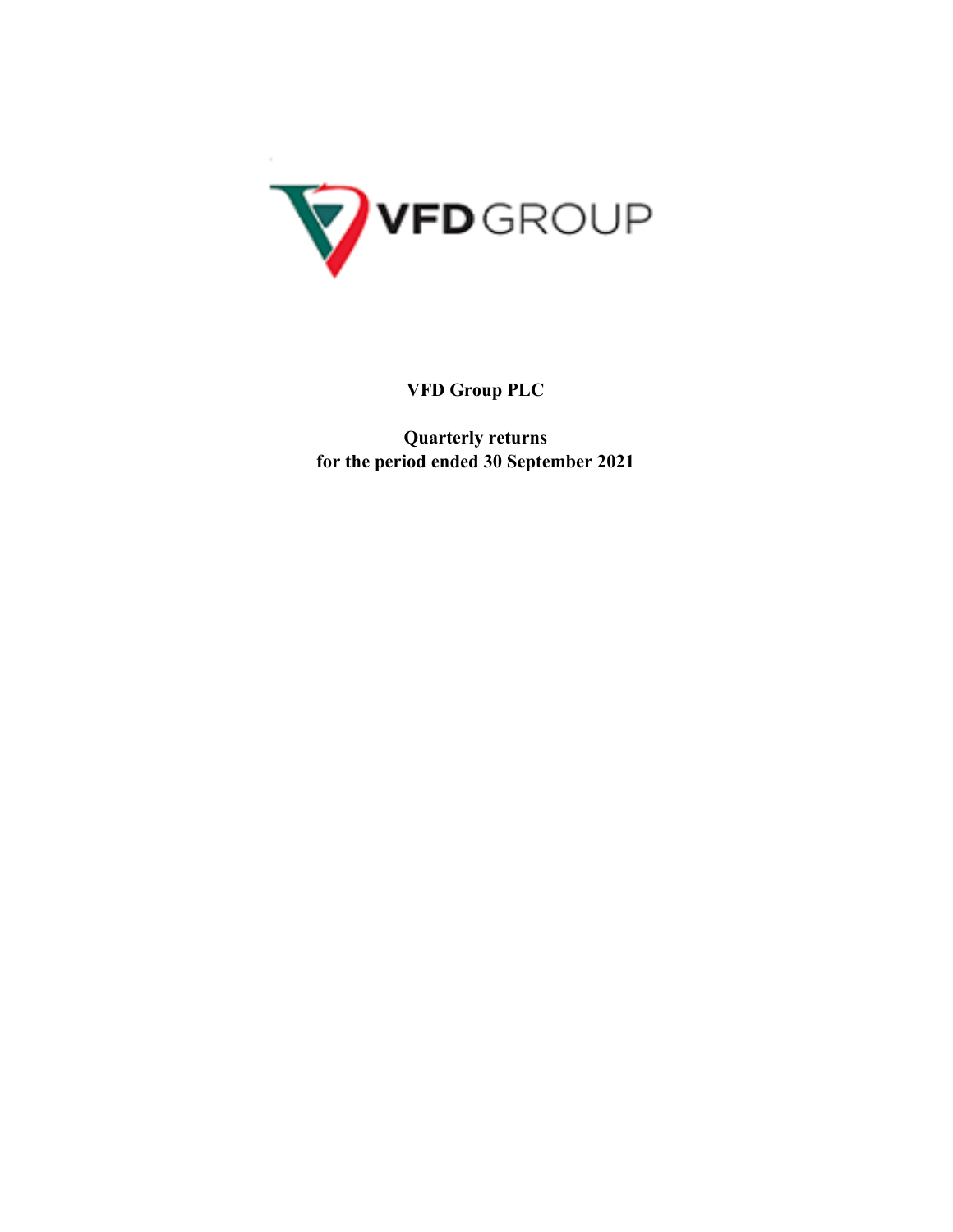#### **CERTIFICATION PURSUANT TO SECTION 60(2) OF INVESTMENT AND SECURITIES ACT No. 29 OF 2007**

We, the undersigned, hereby certify the following with regards to our Management accounts for the period ended 30 September 2021, that:

- a) We have reviewed the report;
- b) To the best of our knowledge, the report does not contain:
	- i) any untrue statement of a material fact, or
	- ii) omit to state a material fact, which would make statements misleading in the light of circumstances under which such statements were made;
- c) To the best of our knowledge, the financial statements and other financial statements included fairly represent in all material respects the financial condition and result of the operation of the company as of and for the period presented in the report
- d) We:
	- i) are responsible for establishing and maintaining internal control
	- ii) have designed such internal controls to ensure that material information relating to the company is made known to such officers by others within those entities particularly during the year in which those periodic reports are being prepared
	- iii) have evaluated the effectiveness of the company's internal controls as of date within 90 days prior to the report
- e) We have disclosed to the auditors of the company and audit committee
	- i) all significant deficiency in the design or operation of internal controls which would adversely affect the company's ability to record, process, summarize and report financial data and have identified for the company's auditors, any material weakness in internal controls, and
	- ii) Any fraud, whether or not material, that involves management or other employees who have significant roles in the company's internal controls
- f) We have identified in the report whether or not there were significant changes in internal controls or other factors that could significantly affect internal controls subsequent to the date of evaluation, including any corrective actions with regard to significant deficiencies and material weaknesses

Folajimi Adeleye Nonso Okpala FRC/2017/ICAN/00000017043 FRC/2013/ICAN/00000004697 Group Financial Controller Group Managing Director 28 October 2021 28 October 2021

links frale.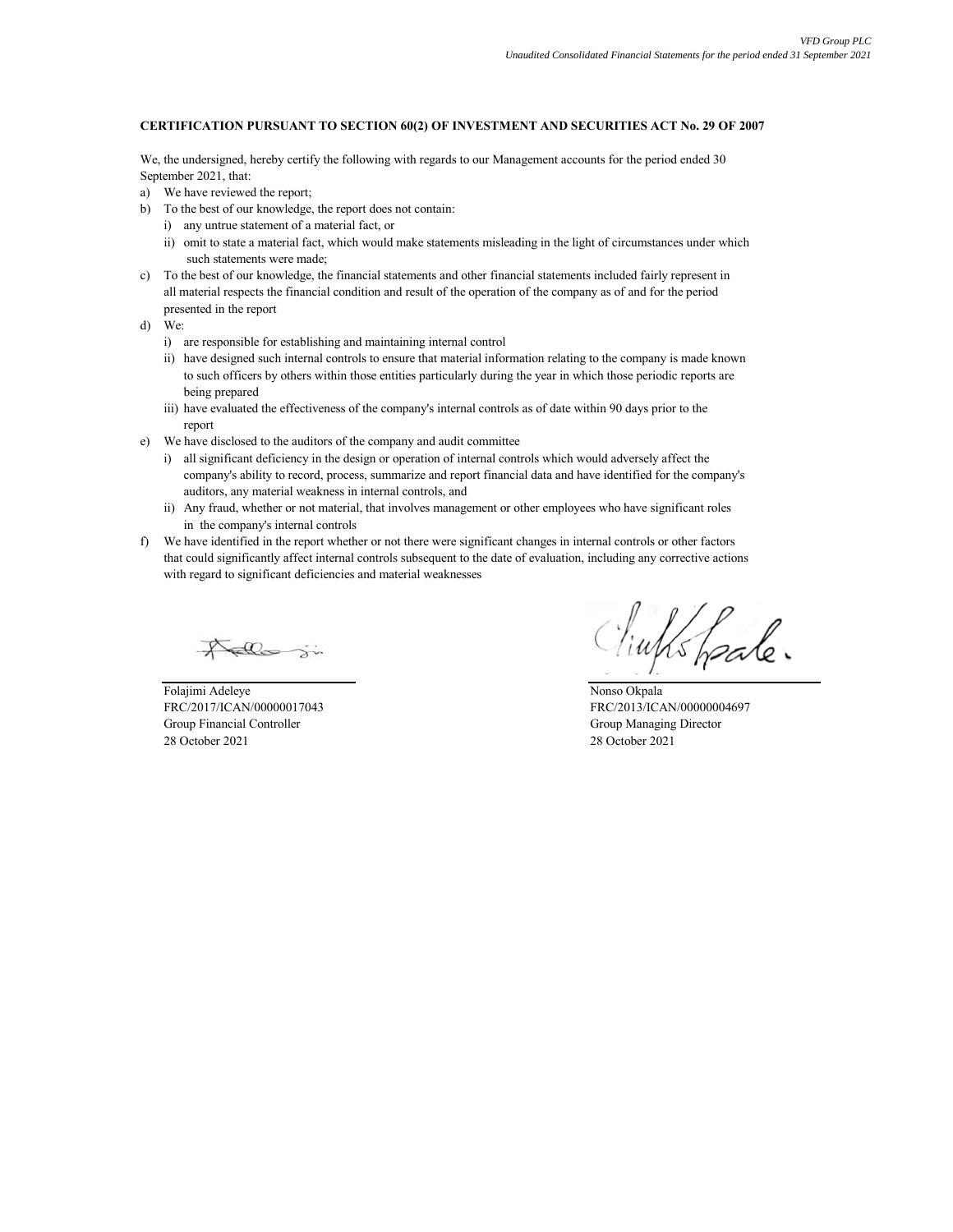| <b>VFD Group PLC</b>                             |              |             |            |
|--------------------------------------------------|--------------|-------------|------------|
| <b>Unaudited Statement of Financial Position</b> |              | Group       | Group      |
| As at 30 September 2021                          |              | 30 Sept     | 31 Dec     |
| In thousands of NGN                              | <b>Notes</b> | 2021        | 2020       |
| <b>Assets</b>                                    |              |             |            |
| Cash and cash equivalents                        | $\mathbf{1}$ | 7,966,672   | 6,626,245  |
| Financial assets                                 | $\mathbf{2}$ | 61,902,715  | 42,131,880 |
| Other Assets                                     | 3            | 2,857,320   | 2,542,950  |
| Investment in subsidiaries                       | 4            |             |            |
| Investment in associates                         | 5            | 4,956,954   |            |
| Restricted cash balance with CBN                 | 6            |             | 25,000,000 |
| Property and Equipment                           | 7            | 2,223,121   | 1,805,001  |
| Intangible assets                                | 8            | 602,677     | 91,757     |
| Investment property                              | 9            | 7,481,356   | 4,061,524  |
| Deferred tax asset                               | 10           | 215,931     | 35,729     |
| <b>Total assets</b>                              |              | 88,206,746  | 82,295,086 |
| <b>Equity</b>                                    |              |             |            |
| Share capital                                    | 11           | 59,616      | 59,616     |
| Share premium                                    | 12           | 3,822,062   | 3,822,062  |
| Revenue reserve                                  | 13           | 7,675,159   | 5,005,085  |
| Other reserves                                   | 14           | 1,264,611   | 605,408    |
|                                                  |              | 12,821,449  | 9,492,172  |
| Non-controlling interest                         |              | (1,813,074) | 896,971    |
| <b>Total equity</b>                              |              | 11,008,375  | 10,389,143 |
| <b>Liabilities</b>                               |              |             |            |
| <b>Current liabilities</b>                       |              |             |            |
| Borrowings                                       | 16           | 38,741,091  | 9,007,937  |
| <b>Financial liabilities</b>                     | 15           | 27,269,779  | 57,703,218 |
| Other liabilities                                | 15           | 10,865,213  | 5,188,726  |
| Current tax liabilities                          | 17           | 322,288     | 6,062      |
| <b>Total liabilities</b>                         |              | 77,198,371  | 71,905,944 |
| <b>Total equity and liabilities</b>              |              | 88,206,746  | 82,295,087 |
|                                                  |              |             |            |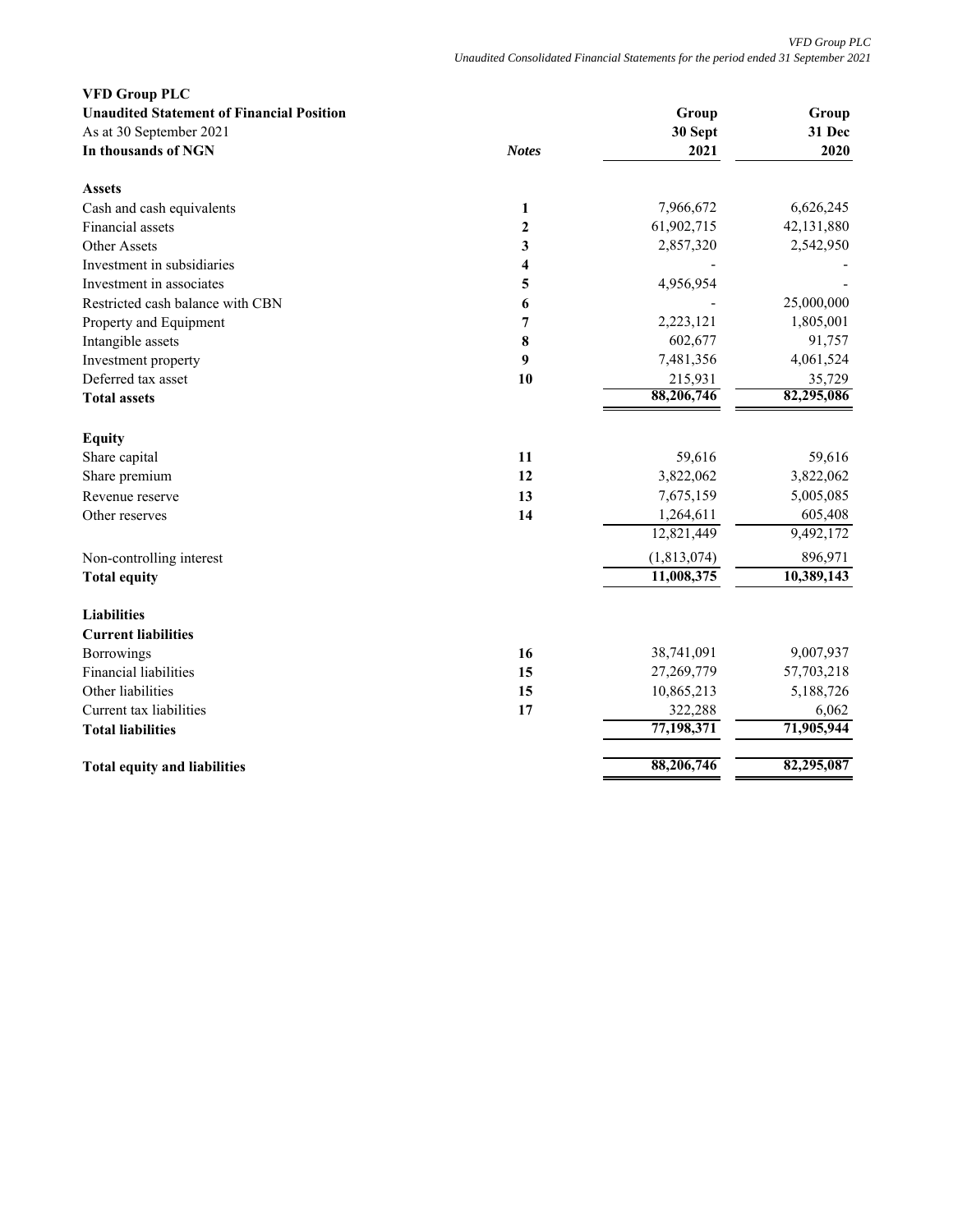## **VFD Group PLC**

**Unaudited Statement of Comprehensive Income**

| For the period ended 30 September 2021<br>In thousands of NGN                             | <b>Notes</b> | Group<br>Jul to Sept 2021 | Group<br>Jan to Sept 2021 | Group<br>Jul to Sept 2020 | Group<br>Jan to Sept 2020 |
|-------------------------------------------------------------------------------------------|--------------|---------------------------|---------------------------|---------------------------|---------------------------|
|                                                                                           |              |                           |                           |                           |                           |
| Interest income                                                                           | 18           | 1,500,937                 | 5,180,034                 | 833,789                   | 2,209,860                 |
| Investment income                                                                         | 22           | 2,115,305                 | 4,020,623                 | 722,940                   | 1,636,558                 |
| Interest expense                                                                          | 19           | (339, 611)                | (2,254,071)               | (558,093)                 | (1,315,858)               |
| Net interest income                                                                       |              | 3,276,632                 | 6,946,586                 | 998,637                   | 2,530,561                 |
| Fees income                                                                               | 20           | 293,431                   | 715,361                   | 138,879                   | 231,569                   |
| Fees expense                                                                              | 21           | (659, 954)                | (670, 493)                |                           |                           |
| Net fees income                                                                           |              | (366, 523)                | 44,868                    | 138,879                   | 231,569                   |
| Other Income                                                                              | 23           | 227,376                   | 385,207                   | 33,242                    | 436,579                   |
| <b>Operating income</b>                                                                   |              | 3,137,485                 | 7,376,661                 | 1,170,758                 | 3,198,708                 |
| Other operating expenses                                                                  | 24           | (877,918)                 | (1,780,974)               | (279, 256)                | (765, 048)                |
| <b>Staff Cost</b>                                                                         | 25           | (693, 195)                | (1,381,574)               | (271, 187)                | (829, 406)                |
| Impairment of financial and other assets                                                  | 27           | 32,531                    | (247, 445)                | (127, 715)                | (346,700)                 |
| Depreciation and Amortisation                                                             | 26           | (295, 816)                | (433, 229)                | (53,776)                  | (136,018)                 |
| <b>Operating expenses</b>                                                                 |              | (1, 834, 397)             | (3,843,221)               | (731, 933)                | (2,077,171)               |
| Share of profit of associates and joint ventures<br>accounted for using the equity method | 5            | 159,571                   | 159,571                   |                           |                           |
| Profit/(loss) before income tax                                                           |              | 1,303,088                 | 3,693,011                 | 438,825                   | 1,121,536                 |
| Income tax                                                                                |              | (8, 266)                  | (8,266)                   |                           | (12, 148)                 |
| Profit/(loss) after tax for the period                                                    |              | 1,294,822                 | 3,684,745                 | 438,825                   | 1,133,685                 |
| Other comprehensive interest                                                              |              |                           |                           |                           |                           |
| Items that may be subsequently transferred to profit or loss                              |              |                           |                           |                           |                           |
| Fair value (loss) or gain on equity instruments                                           | 14           |                           | 659,204                   | 327,147                   | 100,935                   |
| Total comprehensive income for the period                                                 |              | 1,294,822                 | 4,343,949                 | 765,971                   | 1,234,619                 |
| Profit or loss attributable to:                                                           |              |                           |                           |                           |                           |
| Equity holder of the parent                                                               |              | 1,294,822                 | 4,343,949                 | 438,825                   | 1,133,685                 |
| Non-controlling interest                                                                  |              | 1.294.822                 | 4,343,949                 | 438,825                   | 1,133,685                 |
|                                                                                           |              |                           |                           |                           |                           |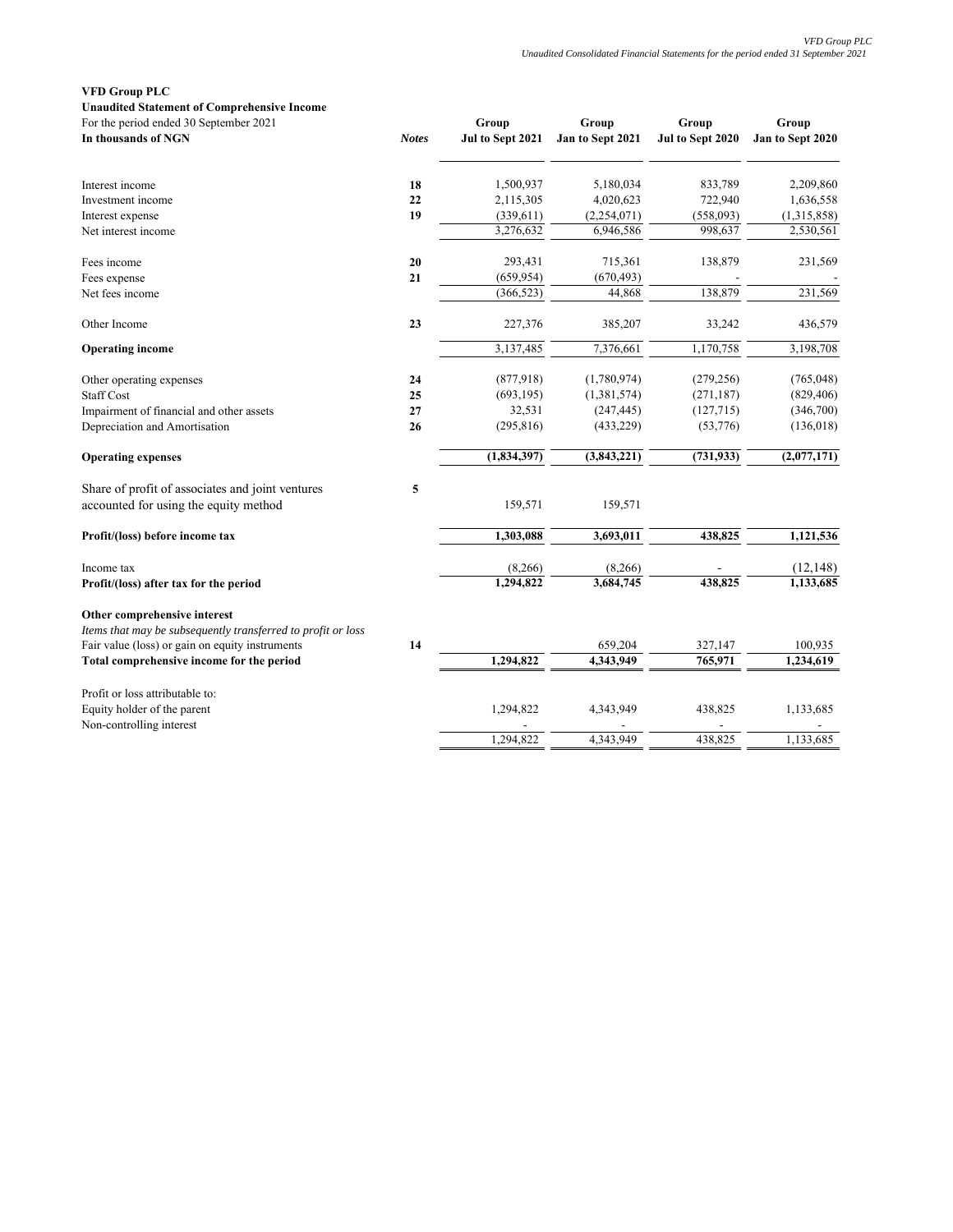# **VFD Group PLC Statement of Changes in Equity** For the period ended 30 September 2021

| In thousands of NGN                   | <b>Share</b> | <b>Share</b> | Revenue                  | Other                    | <b>Total</b>  |
|---------------------------------------|--------------|--------------|--------------------------|--------------------------|---------------|
|                                       | capital      | premium      | reserves                 | reserves                 | <b>Equity</b> |
| <b>Balance as at 1 January 2020</b>   | 59,616       | 3,822,062    | 1,406,457                | (74, 927)                | 5,213,208     |
| Profit/Loss for the period            |              |              | 3,992,096                |                          | 3,992,096     |
| Other comprehensive income            |              |              | $\overline{\phantom{a}}$ | 680,335                  | 680,335       |
| Transfer to reserves                  |              |              |                          |                          |               |
| Shares issued during the year         |              |              | (393, 468)               | $\overline{\phantom{0}}$ | (393, 468)    |
| Dividend paid                         |              |              |                          |                          |               |
| Issuing cost                          |              |              |                          |                          |               |
| <b>Balance as at 31 December 2020</b> | 59,616       | 3,822,062    | 5,005,085                | 605,408                  | 9,492,171     |

|                                        | <b>Share</b><br>capital  | <b>Share</b><br>premium | Revenue<br>reserves | Other<br>reserves | <b>Total</b><br><b>Equity</b> |
|----------------------------------------|--------------------------|-------------------------|---------------------|-------------------|-------------------------------|
| <b>Balance as at 1 January 2021</b>    | 59,616                   | 3,822,062               | 5,005,085           | 605,408           | 9,492,172                     |
| Profit/Loss for the period             |                          |                         | 3,684,745           |                   | 3,684,745                     |
| Other comprehensive income             | $\overline{\phantom{a}}$ |                         |                     | (1,153,871)       | (1,153,871)                   |
| Shares issued during the year          |                          |                         |                     |                   |                               |
| Dividend paid                          | $\overline{\phantom{a}}$ |                         | (1,014,672)         |                   | (1,014,672)                   |
| Premium on shares issued               | $\overline{\phantom{0}}$ |                         |                     |                   |                               |
| Issuing cost                           | $\overline{\phantom{0}}$ |                         |                     |                   |                               |
| <b>Balance as at 30 September 2021</b> | 59,616                   | 3,822,062               | 7,675,159           | (548, 463)        | 11,008,375                    |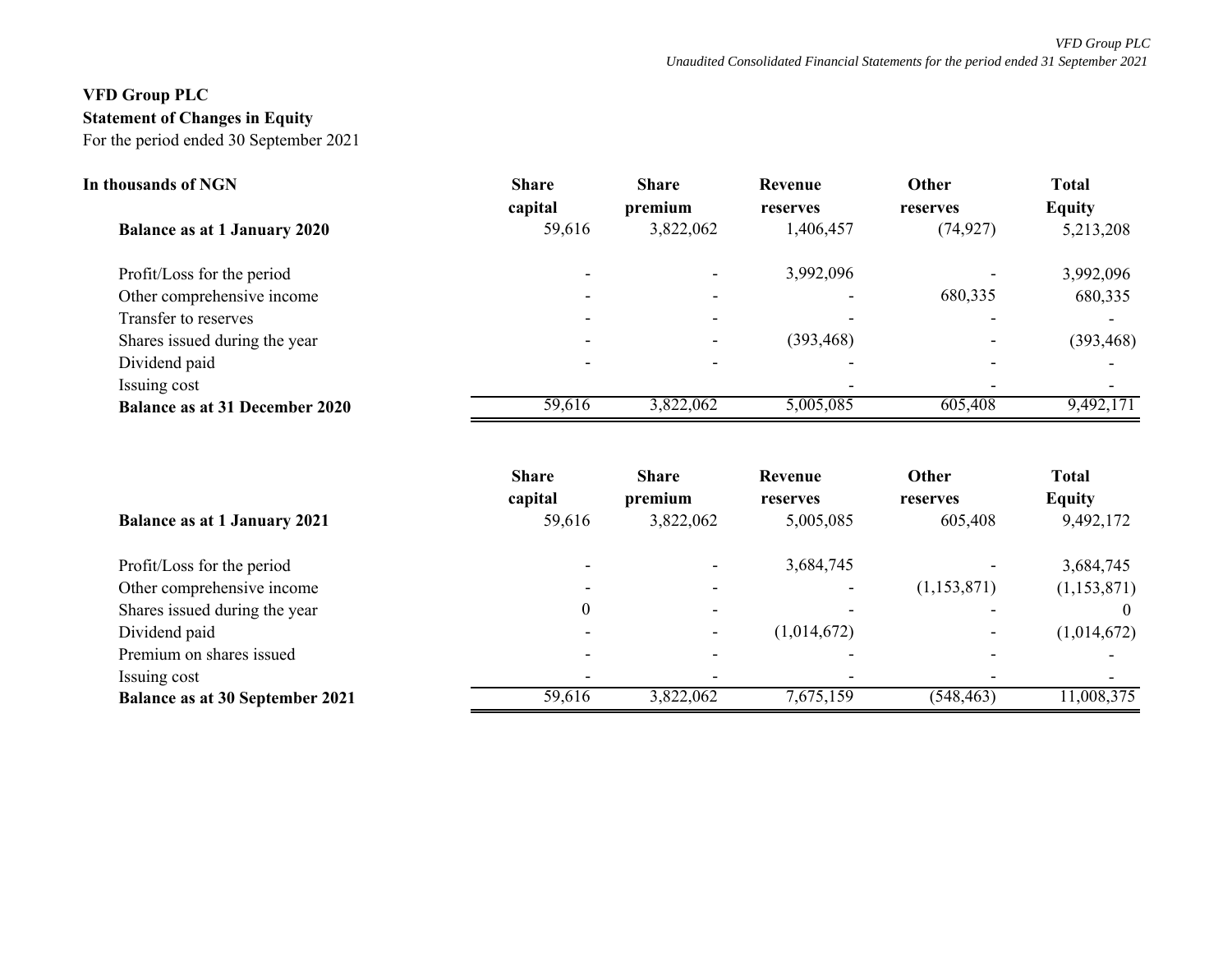| <b>VFD Group PLC</b>                                 |                  |
|------------------------------------------------------|------------------|
| <b>Unaudited Statement of Cashflows</b>              |                  |
| For the period ended 30 September 2021               | Group            |
| In thousands of NGN                                  | <b>Sept 2021</b> |
| <b>Cash flows from operating activities</b>          |                  |
| Profit for the period                                | 3,684,745        |
| <b>Adjustments for:</b>                              |                  |
| Depreciation & Amortization                          | 433,229          |
| Impairment                                           | 247,445          |
| Dividend income                                      | 8,266            |
| Income tax expense                                   |                  |
|                                                      | 4,373,685        |
| <b>Working Capital Adjustment</b>                    |                  |
| Changes in financial assets                          | (19,770,836)     |
| Changes in other assets                              | (314,370)        |
| Changes in investment property                       | (3,419,832)      |
| Changes in financial liabilities                     | (30, 433, 440)   |
| Changes in other liabilities                         | (1,904,418)      |
|                                                      | (55, 842, 895)   |
| Income tax paid                                      | (496, 428)       |
| Net cash (used in) from operating activities         | (51,965,638)     |
| Cash flows from investing activities                 |                  |
| Acquisition of property and equipment                | (426, 251)       |
| Acquisition of intangible assets                     | (65, 453)        |
| Dividend receivable                                  | 79,286           |
| Deposit with CBN                                     | 25,000,000       |
| Investment in associate                              |                  |
| Net cash used in investing activities                | 24,587,582       |
| <b>Cash flows from financing activities</b>          |                  |
| <b>Borrowings</b>                                    | 29,733,154       |
| Proceeds from share issue                            |                  |
| Revaluation gain/(loss) on financial assets FVOCI    |                  |
| Issuing cost of shares                               |                  |
| Dividend paid                                        | (1,014,672)      |
| Net cash from financing activities                   | 28,718,482       |
| Net increase/(decrease) in cash and cash equivalents | 1,340,426        |
| Cash and cash equivalents at beginning of period     | 6,626,245        |
| Cash and cash equivalents at end of period           | 7,966,672        |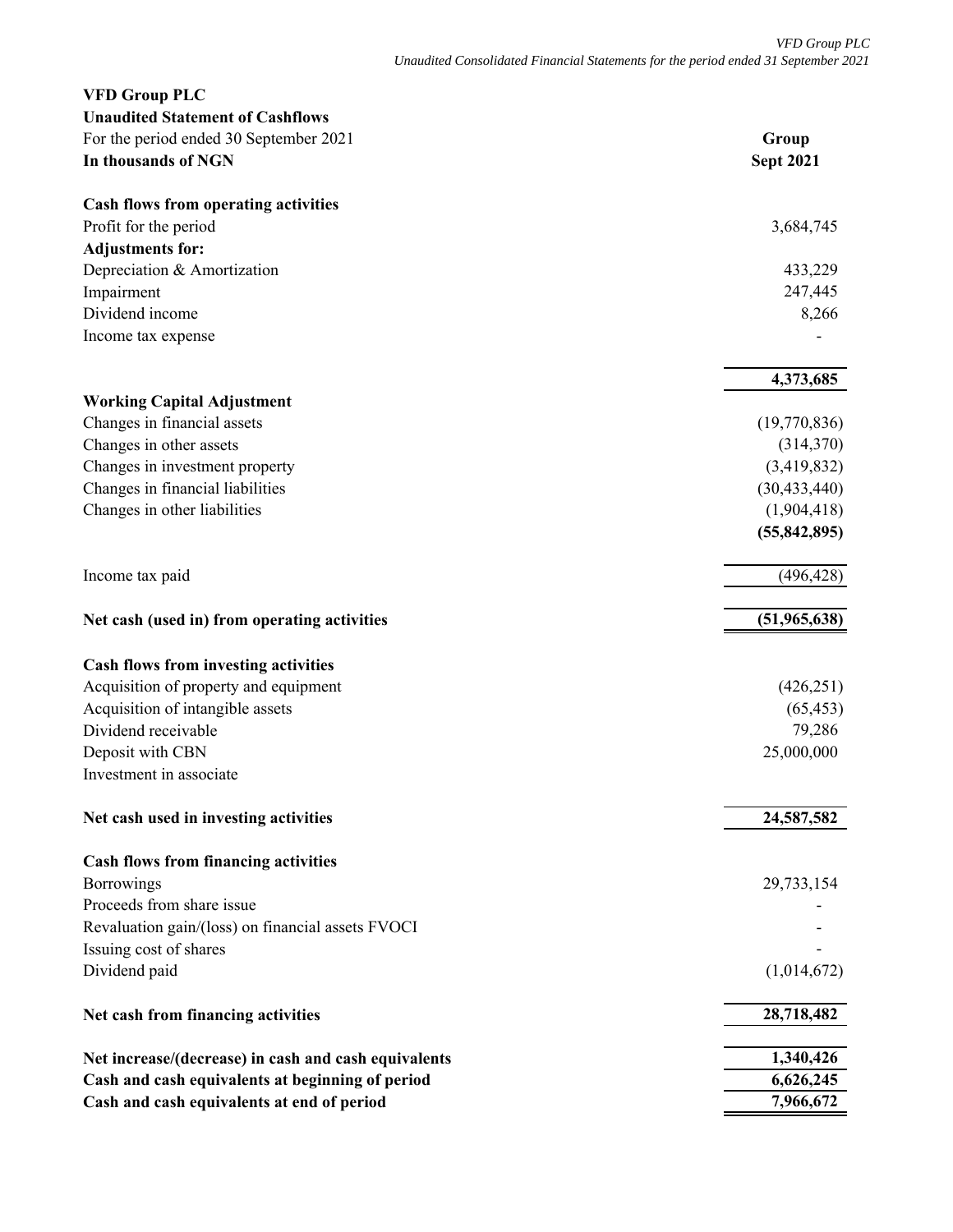# **Significant accounting policies**

Accounting policies are the specific principles, bases, conventions, rules and practices applied by an entity in preparing and presenting financial statements.

The significant accounting policies applied in the preparation of these consolidated financial statements are set out below. These policies have been consistently applied to all periods presented in these financial statements.

## **Basis of Preparation**

The consolidated financial statements have been prepared on a historical cost basis, except for Financial Assets held for trading and Available for sale financial assets which are measured at fair value, loan and receivables, Held to maturity financial assets and borrowings which are measured at amortised costs.

## **Functional and Presentation Currency**

The consolidated financial statements are presented in Nigerian Naira (N) and all values are rounded up to the nearest thousand (N'000), except when otherwise indicated.

## **Basis of Consolidation**

The consolidated financial statements comprise the financial statements of the Company and its subsidiaries as at 30 September 2021. Control is achieved when the Company is exposed, or has rights, to variable returns from its involvement with the investee and has the ability to affect those returns through its power over the investee. Specifically, the Company controls an investee if and only if it:

\* has power over the investee (i.e. existing rights that give it the current ability to direct the relevant activities of the investee)

- is exposed, or has rights, to variable returns from its involvement with the investee, and
- \* has the ability to use its power over the investee to affect its returns.

When the Company has less than a majority of the voting or similar rights of an investee, the Company considers all relevant facts and circumstances in assessing whether it has power over an investee, including:

- \* The contractual arrangement with the other vote holders of the investee
- \* Rights arising from other contractual arrangements
- \* The Company's voting rights and potential voting rights.

The Company re-assesses whether or not it controls an investee if facts and circumstances indicate that there are changes to one or more of the three elements of control.

Consolidation of a subsidiary begins when the Company obtains control over the subsidiary and ceases when the Company loses control of the subsidiary. Assets, liabilities, income and expenses of a subsidiary acquired or disposed of during the year are included in the statement of comprehensive income from the date the Company gains control until the date the Company ceases to control the subsidiary.

Profit or loss and each component of other comprehensive income (OCI) are attributed to the equity holders of the parent and to the non-controlling interests, even if this results in the non-controlling interests having a deficit balance. A change in the ownership interest of a subsidiary, without a loss of control, is accounted for as an equity transaction. If the Company loses control over a subsidiary, it:

- Derecognises the assets (including any goodwill) and liabilities of the subsidiary
- Derecognises the carrying amount of any non-controlling interests
- Derecognises the cumulative translation differences recorded in equity
- Recognises the fair value of the consideration received
- Recognises the fair value of any investment retained
- Recognises any surplus or deficit in profit or loss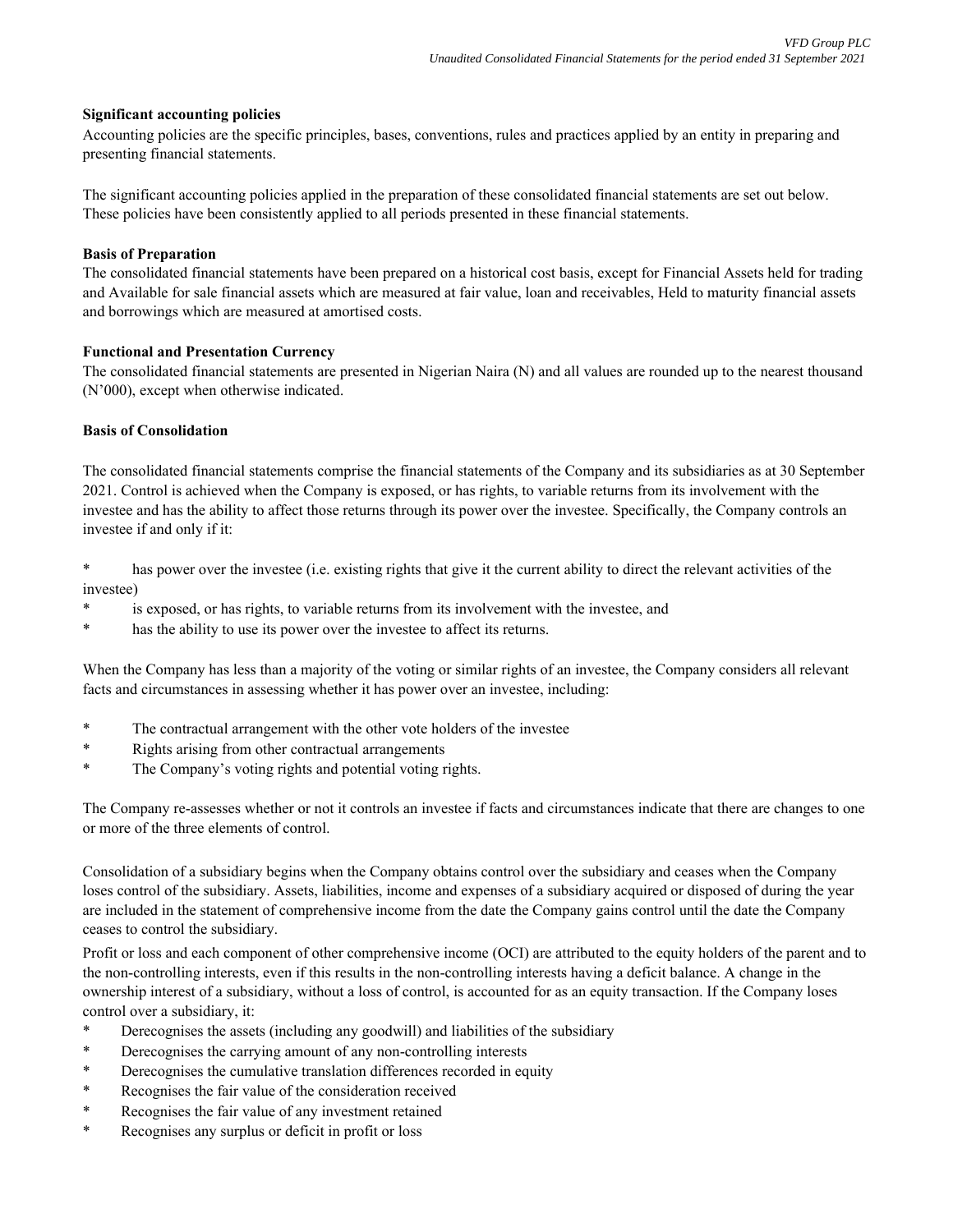Reclassifies the parent's share of components previously recognised in OCI to profit or loss or retained earnings, as appropriate, as would be required if the Company had directly disposed of the related assets or liabilities.

#### **Transaction eliminated on consolidation**

Intra-group balances, and income and expenses arising from intra-group transactions, are eliminated in preparing the consolidated financial statements. Unrealized losses are eliminated in the same way as unrealized gains, but only to the extent that there is no evidence of impairment.

## **Investment in joint venture**

A joint venture is a type of joint arrangement whereby the parties that have joint control of the arrangement have rights to the net assets of the joint venture. Joint control is the contractually agreed sharing of control of an arrangement, which exists only when decisions about the relevant activities require the unanimous consent of the parties sharing control.

The Group's investment in joint venture is accounted for using the equity method.

Under the equity method, the investment in a joint venture is initially recognised at cost. The carrying amount of the investment is adjusted to recognise changes in the Group's share of net assets of the joint venture since the acquisition date. Goodwill relating to the joint venture is included in the carrying amount of the investment and is not tested for impairment separately.

The statement of profit or loss reflects the Group's share of the results of operations of the joint venture. Any change in OCI of those investees is presented as part of the Group's OCI. In addition, when there has been a change recognised directly in the equity of the joint venture, the Group recognises its share of any changes, when applicable, in the statement of changes in equity. Unrealised gains and losses resulting from transactions between the Group and the joint venture are eliminated to the extent of the interest in the associate or joint venture.

The aggregate of the Group's share of profit or loss of a joint venture is shown on the face of the statement of profit or loss outside operating profit and represents profit or loss after tax and non-controlling interests in the subsidiaries of the joint venture. The financial statements of the joint venture are prepared for the same reporting period as the Group.

After application of the equity method, the Group determines whether it is necessary to recognise an impairment loss on its investment in its joint venture. At each reporting date, the Group determines whether there is objective evidence that the investment in the joint venture is impaired. If there is such evidence, the Group calculates the amount of impairment as the difference between the recoverable amount of the joint venture and its carrying value, and then recognises the loss as 'Share of profit of a joint venture' in the statement of profit or loss.

Upon loss of significant influence over the joint control over the joint venture, the Group measures and recognises any retained investment at its fair value. Any difference between the carrying amount of the joint venture upon loss of joint control and the fair value of the retained investment and proceeds from disposal is recognised in profit or loss.

#### **Separate Financial Statements**

In line with Nigerian company regulations, the Company prepares separate financial statements. In the separate financial statements, investments in subsidiaries and joint ventures are accounted for at cost.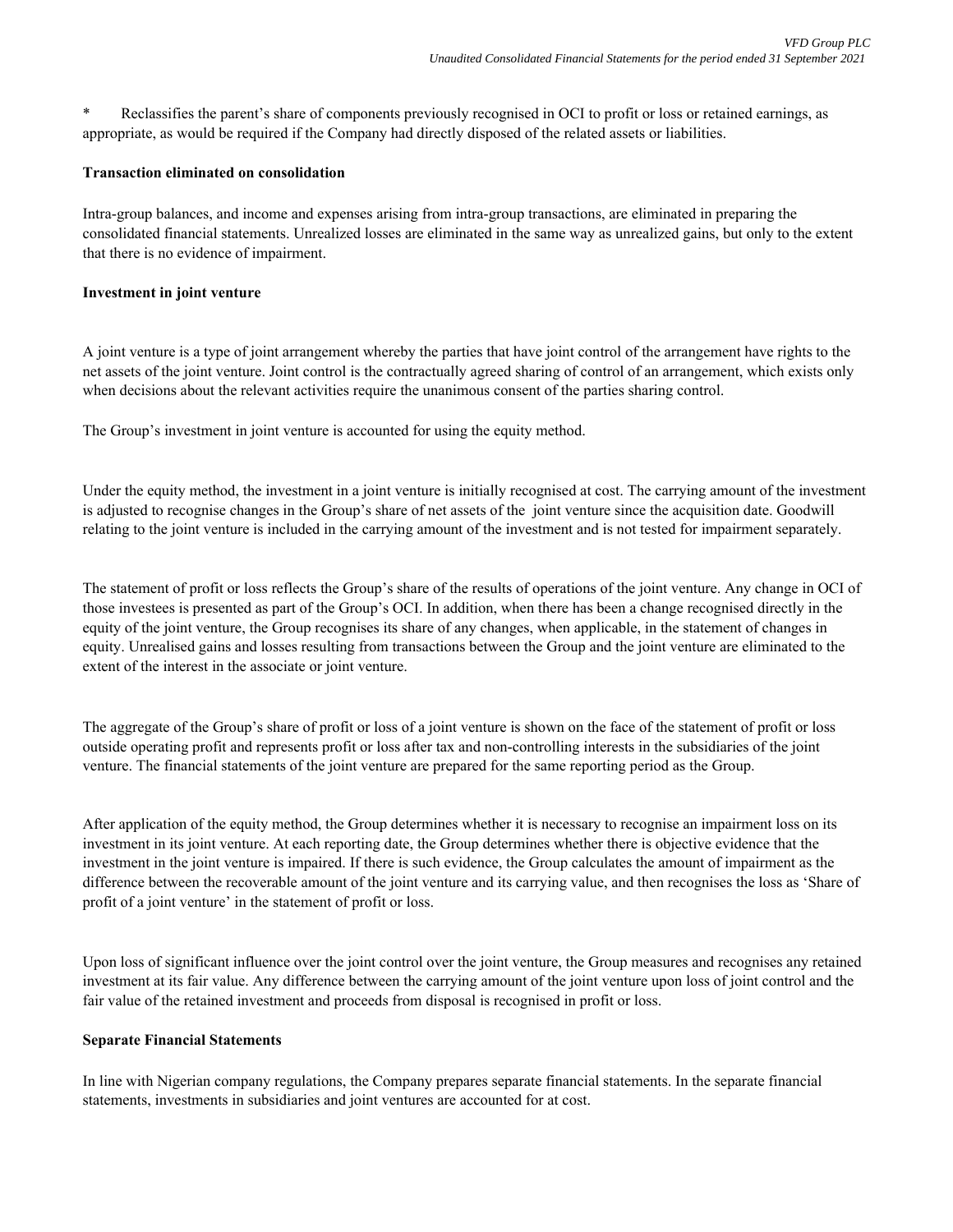## **Foreign Currency Transactions**

Foreign currency transactions are translated and recorded in Naira using the exchange rates prevailing at the dates of the transactions.

Monetary assets and liabilities denominated in foreign currencies are translated at the functional currency spot rates of exchange at the reporting date.

Differences arising on settlement or translation of monetary items are recognised in profit or loss

Non-monetary items that are measured in terms of historical cost in a foreign currency are translated using the exchange rates at the dates of the initial transactions. Non-monetary items measured at fair value in a foreign currency are translated using the exchange rates at the date when the fair value is determined. The gain or loss arising on translation of non-monetary items measured at fair value is treated in line with the recognition of the gain or loss on the change in fair value of the item (i.e., translation differences on items whose fair value gain or loss is recognised in OCI or profit or loss are also recognised in OCI or profit or loss, respectively).

# **Cash and cash equivalents**

For the purposes of the consolidated statement of cash flows, Cash and cash equivalents include cash in hand, unrestricted demand, call deposits with banks, and short term highly liquid financial assets (including money market funds), with original maturities of three months or less from the acquisition date, which are subject to insignificant risk of changes in their value and used by the Group in the management of its short-term commitments.

## **Financial instruments**

A financial instrument is any contract that gives rise to a financial asset of one entity and a financial liability or equity instrument of another entity. A financial asset or liability is recognised when the Group becomes a party to the contractual provisions of the instrument.

# **Classification of financial assets**

The Group classifies its financial assets into the following categories: Loans and receivables and Available-for-sale financial assets. Management determines the appropriate classification at initial recognition and this depends on the purpose for which the assets were acquired or originated. The Group's financial assets include cash and short-term deposits, trade and other receivables.

#### **Recognition and measurement**

Financial assets are initially recognised at fair value plus, in the case of investments not at fair value through profit or loss, directly attributable transaction costs.

# **Loans and receivables**

Loans and receivables, after initial recognition, are measured at amortised cost, using the effective interest rate method (EIR) less impairment losses. EIR is the rate that exactly discounts the estimated future cash payments or receipts over the expected life of the financial instrument or a shorter period, where appropriate, to the net carrying amount of the financial asset or liability. Amortised cost is calculated by taking into account any discount or premium on acquisition and fee or costs that are an integral part of the EIR. Gains and losses arising from changes to the carrying amounts of the receivables through the EIR amortization are included in finance income/expense in profit or loss.

# **Financial instruments faie valued at OCI**

AFS financial investments include equity investments. Equity investments classified as AFS are those that are neither classified as held for trading nor designated at fair value through profit or loss.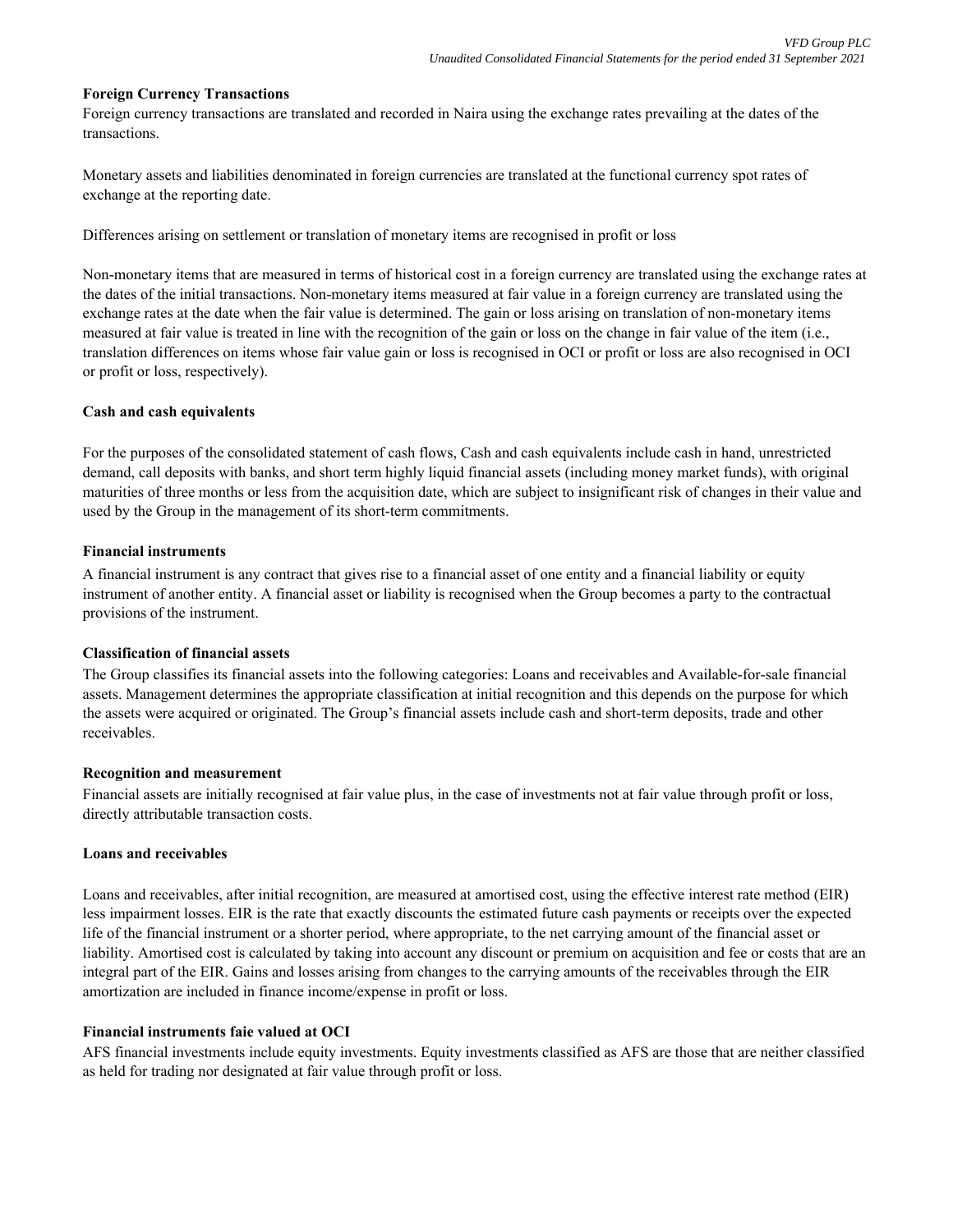After initial recognition, AFS financial investments are subsequently measured at fair value with unrealised gains or losses recognised in other comprehensive income and credited in the AFS reserve until the investment is derecognised, at which time the cumulative gain or loss is recognised in other operating income, or the investment is determined to be impaired, when the cumulative loss is reclassified from the AFS reserve to the statement of profit or loss in finance costs.

The Group evaluates its available for sale financial assets whether the ability and intention to sell them in the near term is still appropriate. When, in rare circumstances, the Group is unable to trade these financial assets due to inactive markets, the Group may elect to reclassify these financial assets if the management has the ability and intention to hold the assets for foreseeable future or until maturity.

For a financial asset reclassified from the FVOCI category, the fair value carrying amount at the date of reclassification becomes its new amortised cost and any previous gain or loss on the asset that has been recognised in equity is amortised to profit or loss over the remaining life of the investment using the EIR. Any difference between the new amortised cost and the maturity amount is also amortised over the remaining life of the asset using the EIR. If the asset is subsequently determined to be impaired, then the amount recorded in equity is reclassified to the statement of profit or loss.

# **Impairment of financial assets**

The Group assesses at the end of each reporting period whether there is objective evidence that a financial asset or a group of financial assets is impaired. Objective evidence of impairment is established as a result of one or more events that occurred after initial recognition of the asset (a 'loss event') and that loss event (or events) has an impact on the estimated future cash flows of the financial asset or group of financial assets that can be reliably estimated.

Objective evidence that a financial asset or group of assets is impaired includes observable data that comes to the attention of the Group about the following events:

- \* significant financial difficulty of the issuer or obligor;
- a breach of contract, such as a default or delinquency in interest or principal payments;
- \* it becoming probable that the borrower will enter bankruptcy or other financial difficulties;
- \* the disappearance of an active market for that financial asset because of financial difficulties;

\* observable data indicating that there is a measurable decrease in the estimated future cash flows from a group of financial assets since the initial recognition of those assets, although the decrease cannot yet be identified with the individual financial assets in the group, including:

- ꞏ adverse changes in the payment status of borrowers in the group or
- ꞏ national or local economic conditions that correlate with defaults on the assets in the group

Assets are assessed for objective evidence of an impairment loss. This may include significant breaches of contracts, serious financial difficulties or the high probability of insolvency of the counterparty. Losses are deducted from the carrying amount of the asset.

## **Financial assets carried at amortised cost**

An impairment loss in respect of a financial asset measured at amortised cost is calculated as the difference between its carrying value and the present value of the estimated future cash flows (excluding future credit losses that have not been incurred) discounted at financial asset's original effective interest rate. If a financial asset measured at amortised cost has a variable interest rate, the discount rate for measuring any impairment loss is the current effective interest rate determined under the contract. Cash flows relating to short-term receivables are not discounted if the effect of discounting is immaterial.

Financial assets are tested for impairment on an individual basis. The methodology and assumptions used for estimating future cash flows are reviewed regularly to reduce any differences between loss estimates and actual loss experience.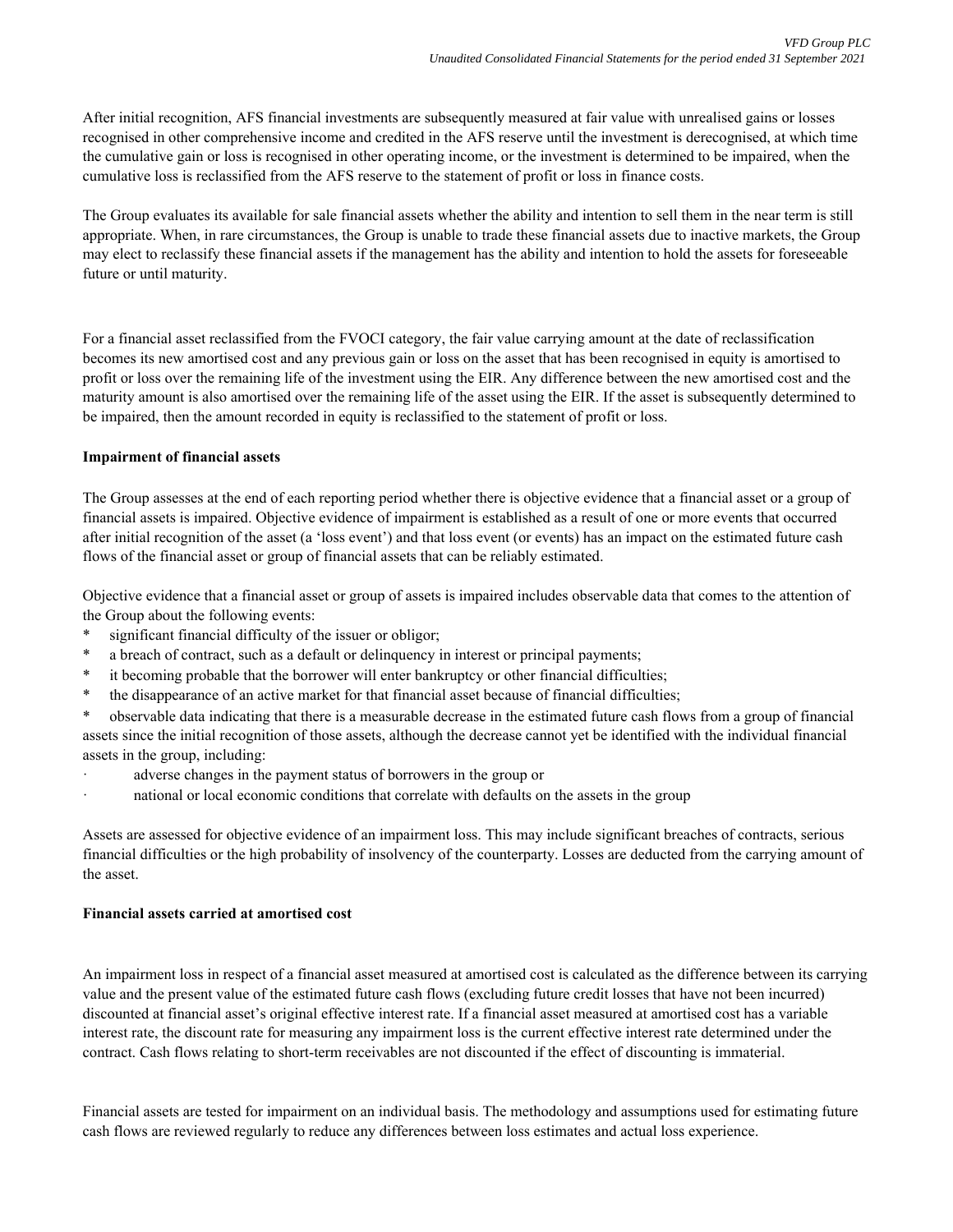The carrying amount of the asset is reduced through the use of an allowance account and the amount of the loss is recognised in profit or loss. If, in a subsequent year, the amount of the estimated impairment loss increases or decreases because of an event occurring after the impairment was recognised, the previously recognised impairment loss is increased or reduced by adjusting the allowance account. If a write-off is later recovered, the recovery is credited to other operating income in profit or loss.

When a loan is uncollectible, it is written off against the related allowance for impairment. Such loans are written off after all the necessary procedures have been completed and the amount of the loss has been determined.

# **Assets classified as FVOCI**

The Group assesses at the end of each reporting period whether there is objective evidence that a financial asset or a group of financial asset is impaired.

In the case of equity investments, a significant or prolonged decline in the fair value of the security below its cost is objective evidence of impairment resulting in the recognition of an impairment loss. When this occurs, the cumulative loss measured as the difference between the acquisition cost and the current fair value, less any impairment loss on that financial assets previously recognized in profit or loss is removed from equity and recognized in the consolidated statement of comprehensive income. Impairment losses recognised in profit or loss for an investment in an equity instrument classified as available for sale shall not be reversed through profit or loss.

## **Financial assets carried at amortised cost**

If there is objective evidence that an impairment loss has been incurred on an equity instrument that does not have a quoted price in an active market and that is not carried at fair value because its fair value cannot be reliably measured, the amount of the impairment loss is measured as the difference between the carrying amount of the financial asset and the present value of estimated future cash flows discounted at the current market rate of return for a similar financial asset. Such impairment losses are not reversed.

#### **Derecognition of Financial Assets**

The Group derecognises a financial asset when the contractual rights to the cash flows from the asset expire, or it transfers the rights to receive the contractual cash flows on the financial asset in a transaction in which substantially all the risks and rewards of ownership of the financial asset are transferred, or has assumed an obligation to pay those cash flows to one or more recipients, subject to certain criteria.

Any interest in transferred financial assets that is created or retained by the Group is recognised as a separate asset or liability.

#### **Financial Liabilities**

Financial liabilities are classified, at initial recognition as either financial liabilities at Fair Value through Profit or Loss (at FVTPL), loans and borrowings or 'other financial liabilities'.

All financial liabilities are recognised initially at fair value and, in the case of loans and borrowings and payables, net of directly attributable transaction costs.

#### **Subsequent measurement**

#### **Loans and borrowings**

After initial recognition, interest-bearing loans and borrowings are subsequently measured at amortised cost using the effective interest rate (EIR) method. Gains and losses are recognised in profit or loss when the liabilities are derecognised as well as through the EIR amortisation process. Amortised cost is calculated by taking into account any discount or premium on acquisition and fees or costs that are an integral part of the EIR. The EIR amortisation is included as finance costs in the statement of profit or loss.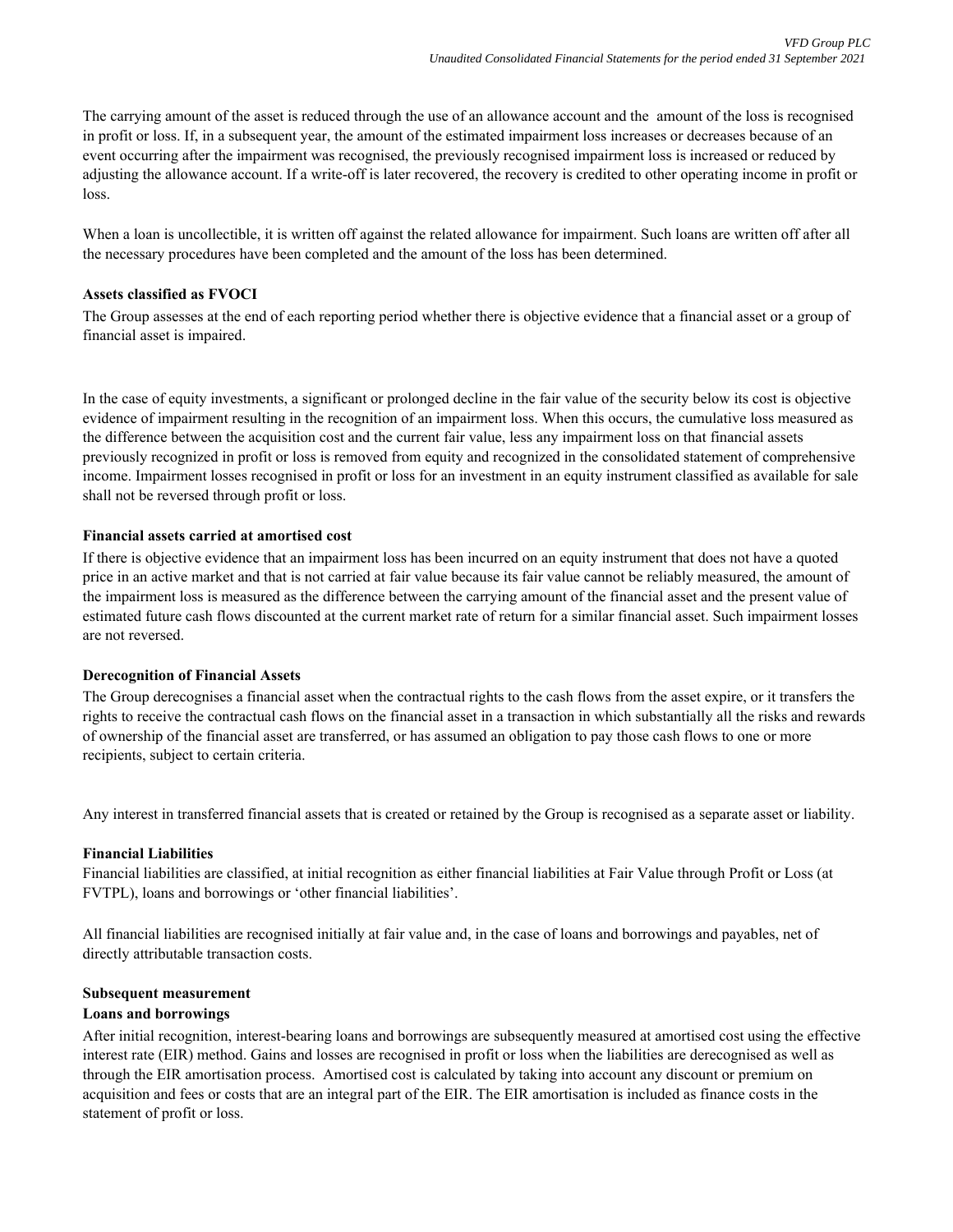The effective interest rate is the rate that exactly discounts estimated future cash payments through the expected life of the financial liability, or (where appropriate) a shorter period, to the net carrying amount on initial recognition.

The Group's financial liabilities include borrowings and certain balances 'Other liabilities'. The Group did not have financial liabilities classified at FVTPL.

#### **De-recognition**

The Group de-recognises financial liabilities when, and only when, the contractual obligations are discharged, cancelled or expire and gains and losses are recognised in profit or loss. When an existing financial liability is replaced by another from the same lender on substantially different terms, or the terms of an existing liability are substantially modified, such an exchange or modification is treated as a derecognition of the original liability and the recognition of a new liability.

## **Offsetting financial instruments**

Financial assets and liabilities are set off and the net amount presented in the statement of financial position when, and only when the Group currently has a legally enforceable right to set off the recognised amounts and intends either to settle on a net basis or to realize the asset and settle the liability simultaneously.

## **Intangible assets**

Acquired computer software licenses are capitalised on the basis of the costs incurred to acquire and bring to use the specific software when their values can be reasonably determined and economic benefits will accrue to the Group. Computer software is stated at cost less amortisation and impairment losses.

## **Subsequent expenditure**

Subsequent expenditure is capitalised only when it increases the future economic benefits embodied in the specific asset to which it relates. Costs associated with maintaining computer software programmes are recognised as expenses when incurred.

# **Amortisation**

Computer software are amortised over the useful economic life estimated as the period over which the assets will be used by the Group. The amortisation period and the amortisation method are reviewed at least at the end of each reporting period. Changes in the expected useful life or the expected pattern of consumption of future economic benefits embodied in the asset are considered to modify the amortisation period or method, as appropriate, and are treated as changes in accounting estimates. Amortisation rate for intangible asset is as follows:

Computer software 33.33%

Amortisation is recognised in profit or loss on a straight line basis over the estimated useful life of the software, from the date the asset is available for use.

#### **Derecognition of intangible assets**

An intangible asset is derecognised on disposal, or when no future economic benefits are expected from its use. Gains or losses arising from derecognition of an intangible asset, measured as the difference between the net disposal proceeds and the carrying amount of the asset are recognised in profit or loss.

# **Property, plant and equipment**

The Group's Property, Plant and Equipment comprise leasehold improvement, plant and machinery, office equipment, furniture and fittings and motor vehicle.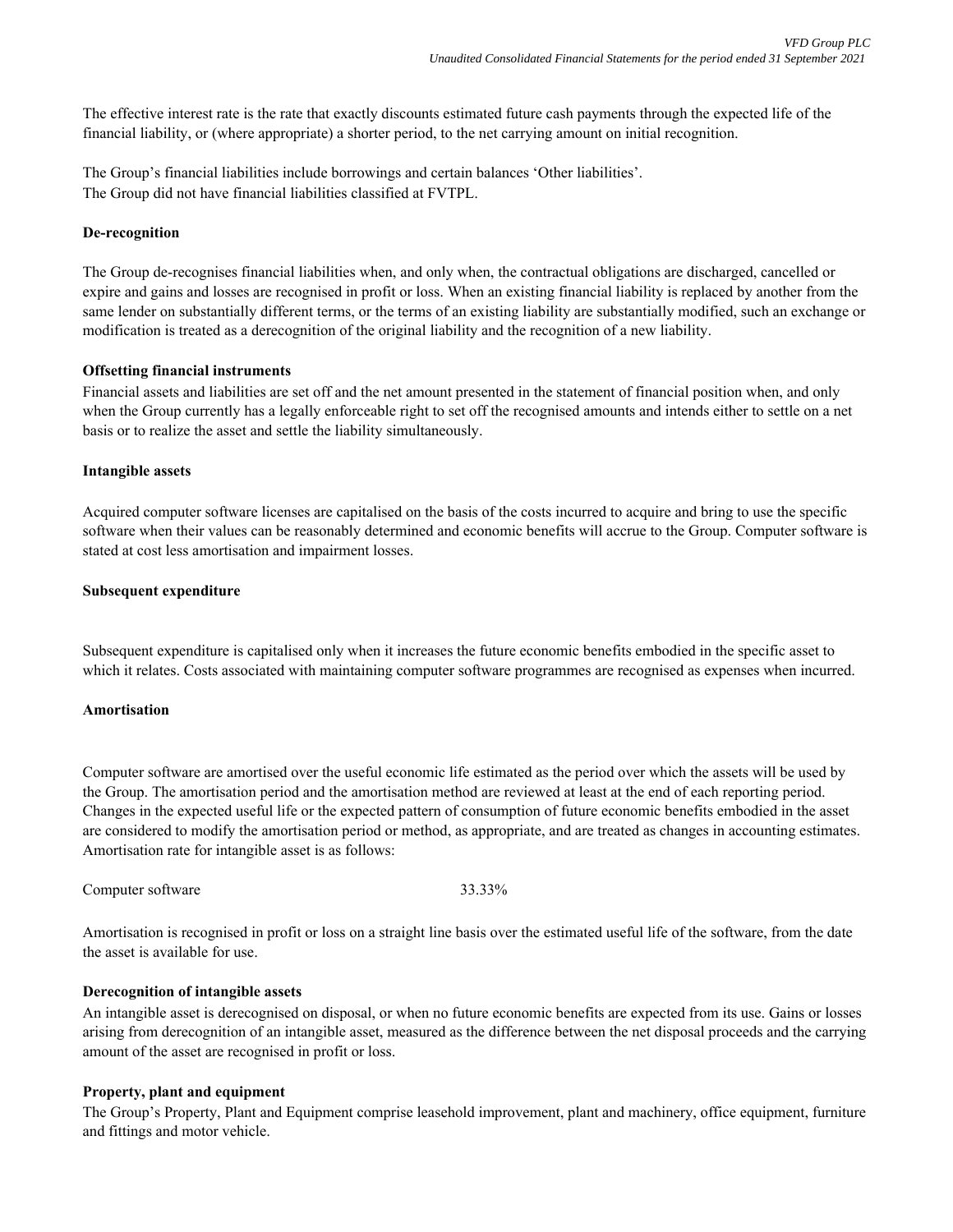## **Recognition and measurement**

All categories of property, plant and equipment are initially recognised at their purchase cost including any costs directly attributable to bringing the asset into operation when the following conditions are met:

- their values can be reasonably determined
- \* the economic benefit will accrue to the Group.

Property, plant and equipment are subsequently stated at cost less accumulated depreciation and impairment losses, if any.

# **Subsequent costs**

The cost of replacing part of an item of property or equipment is recognized in the carrying amount of the item if it is probable that the future economic benefits embodied within the part will flow to the Group and its cost can be measured reliably. The carrying amount of the replaced is derecognized. The costs of ordinary day-to-day servicing and maintenance of property and equipment are recognised in profit or loss as incurred.

# **Depreciation**

The depreciable amount of an asset is its cost less the estimated residual value at the end of its useful life, if this is significant and can be reasonably determined.

Depreciation begins when an asset is available for use and ceases at the earlier of the date that the asset is derecognised.

Depreciation is recognised in profit or loss on a straight line basis to write down the cost of each asset, to their residual values over the estimated useful lives of each part of an item of property, plant and equipment. Leased assets under finance lease are depreciated over the shorter of the lease term and their useful lives. The following annual rates are applied.

| Over the lease period |
|-----------------------|
| 33.33%                |
| 33.33%                |
| 25.00%                |
| 25.00%                |
|                       |

The assets' residual values, useful lives and method of depreciation are reviewed, and adjusted prospectively if appropriate, at the end of each reporting period.

# **De-recognition**

An item of property, plant and equipment and any significant part initially recognised is derecognised on disposal or when no future economic benefits are expected from its use or disposal. Any gain or loss arising on de-recognition of the asset (calculated as the difference between the net disposal proceeds and the carrying amount of the asset) is included in profit or loss of the year the asset is de-recognised.

# **Leases**

The determination of whether an arrangement is (or contains) a lease is based on the substance of the arrangement at the inception date. The arrangement is assessed for whether fulfillment of the arrangement is dependent on the use of a specific asset or assets or the arrangement conveys a right to use the asset or assets, even if that right is not explicitly specified in an arrangement.

The Group engages in finance leases and sale and leaseback transactions.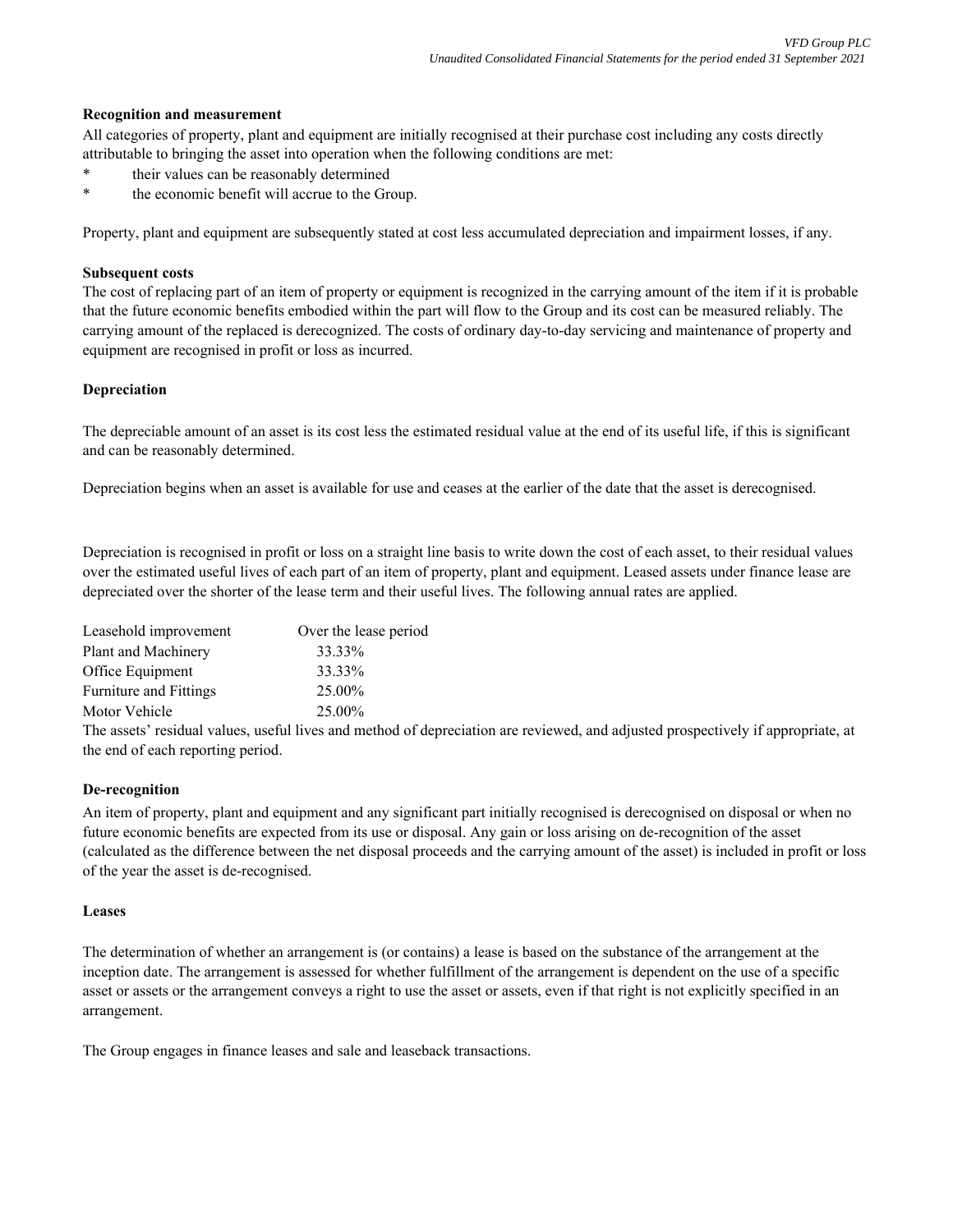# **Finance leases**

Leases are classified as finance leases whenever the terms of the lease transfer substantially all the risks and rewards of the ownership to the lessee. All other leases are classified as operating leases.

#### **Sale and leaseback transactions**

This arises when the Group sells an asset and immediately reacquires the use of the asset by entering into a lease with the buyer.

## **Finance leaseback**

A profit or loss on sale is not immediately recognised because the seller never disposes of the risks and rewards of ownership. Any difference between the sale price and the previous carrying value (profit) is deferred and amortised over the lease term.

#### **Group as a lessee**

Finance leases that transfer substantially all the risks and benefits incidental to ownership of the leased item to the Group, are capitalised at the commencement of the lease at the fair value of the leased asset or, if lower, at the present value of the minimum lease payments. Lease payments are apportioned between finance charges and reduction of the lease liability so as to achieve a constant rate of interest on the remaining balance of the liability. Finance charges are recognised in finance costs in the income statement.

A leased asset is depreciated over the useful life of the asset. However, if there is no reasonable certainty that the Group will obtain ownership by the end of the lease term, the asset is depreciated over the shorter of the estimated useful life of the asset and the lease term.

Operating lease payments are recognised as an operating expense in the income statement on a straight-line basis over the lease term.

#### **Group as a lessor**

Leases in which the Group does not transfer substantially all the risks and benefits of ownership of an asset are classified as operating leases. Initial direct costs incurred in negotiating an operating lease are added to the carrying amount of the leased asset and recognised over the lease term on the same basis as rental income. Contingent rents are recognised as revenue in the period in which they are earned.

#### **Investment in subsidiaries**

Investments in subsidiaries are reported at cost less any impairment.

#### **Impairment of non-financial assets**

The carrying amounts of the Group's non-financial assets other than deferred tax assets are assessed at the end of each reporting date to determine whether there is any indication of impairment. If any such indication exists then the asset's recoverable amount is estimated.

The recoverable amount of an asset or, if the recoverable amount of single assets cannot be determined, for the smallest identifiable group of assets that generates independent cash inflows from their continuous use, referred to as cash generating units, is the greater of its value in use and its fair value less costs to sell. In assessing value in use, the estimated future cash flows expected to be derived from the use of the asset and, if significant and reasonably determinable, from its disposal at the end of its useful life, net of disposal costs are discounted to their present value using a pre-tax discount rate that reflects current market assessments of the time value of money and the risks specific to the asset.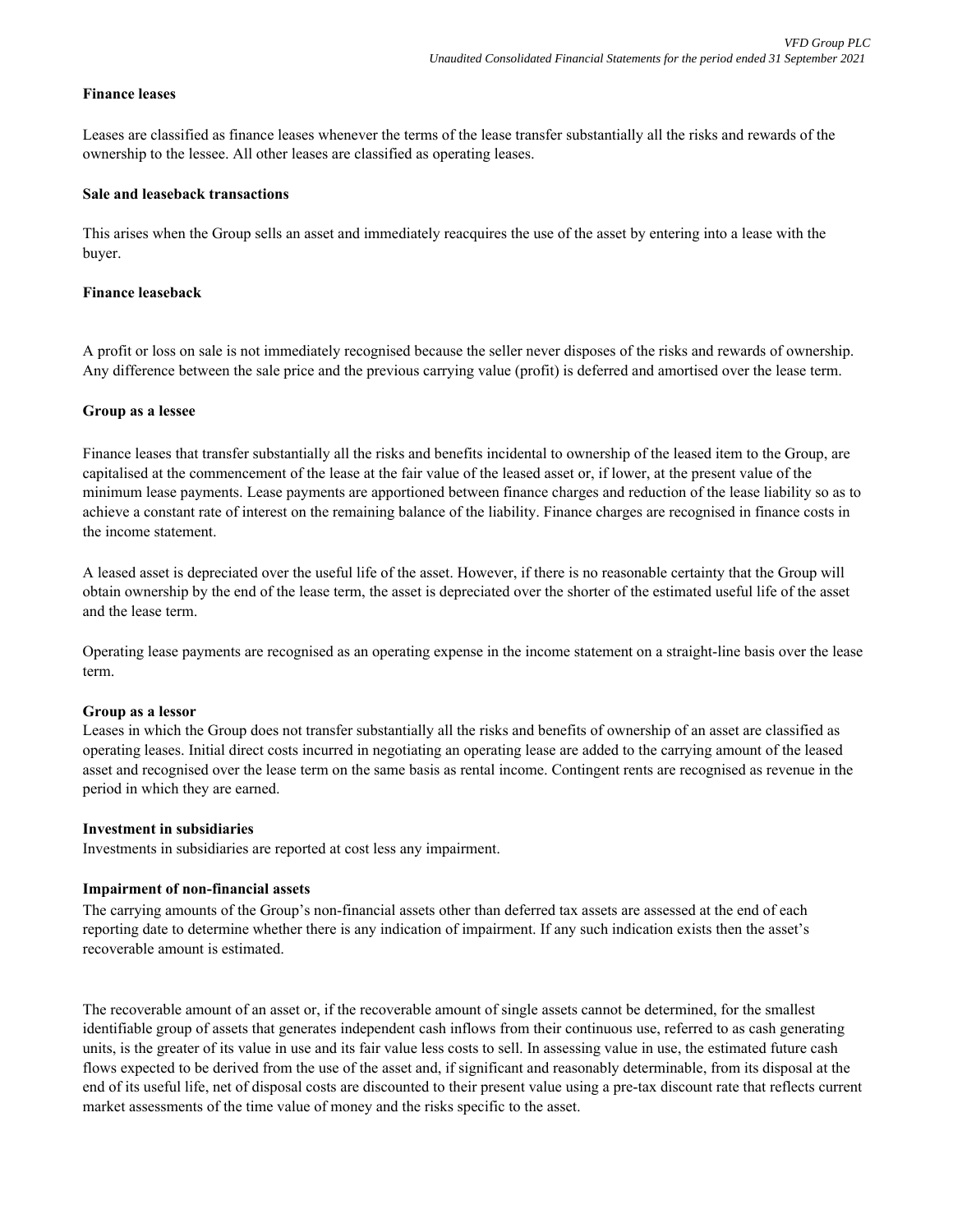Cash flows are determined on the basis of reasonable and documented assumptions that represent the best estimate of the future economic conditions during the remaining useful life of the asset, giving more importance to independent assumptions.

An impairment loss is recognised if the carrying amount of an asset or its cash-generating unit exceeds its recoverable amount. Impairment losses are recognised in profit or loss.

Impairment losses recognised in respect of cash-generating units are allocated first to reduce the carrying amount of any asset allocated to the units and then to reduce the carrying amount of the other assets in the unit (group of units) on a pro rata basis.

Impairment losses recognised in prior periods are assessed at each reporting date for any indications that the loss has decreased or no longer exists. An impairment loss is reversed if there has been a change in the estimates used to determine the recoverable amount. An impairment loss is reversed only to the extent that the asset's carrying amount does exceed the carrying amount that would have been determined, net of depreciation or amortisation, if no impairment loss had been recognised. Reversals of impairment losses are recognised in profit or loss.

# **Provisions**

Provisions are recognised when the Group has a present obligation (legal or constructive) as a result of a past event and it is probable that an outflow of resources embodying economic benefits will be required to settle the obligation and a reliable estimate can be made of the amount of the obligation. Where there are a number of similar obligations, the likelihood that an outflow will be required in settlement is determined by considering the class of obligation as a whole. A provision is recognised even if the likelihood of an outflow with respect to any one item included in the same class of obligations may be small. If the effect of the time value of money is material, provisions are discounted using a current pre-tax rate that reflects current market assessments of the time value of money and the risks specific to the liability. When discounting is used, the increase in the provision due to the passage of time is recognised as a finance cost.

When the Group expects some or all of a provision to be reimbursed, the reimbursement is recognised as a separate asset, but only when the reimbursement is virtually certain. The expense relating to a provision is presented in the statement of profit or loss net of any reimbursement.

# **Employee benefits**

# **Short-term benefits**

Short-term employee benefit obligations are measured on an undiscounted basis and are expensed as the related service is provided.

A provision is recognised for the amount expected to be paid under short-term cash, bonus or profit-sharing plans if the Group has a present legal or constructive obligation to pay this amount as a result of past service provided by the employee and the obligation can be estimated reliably.

# **Post-employment benefits**

# **Defined contribution plans**

The Group operates a defined contribution plan in accordance with the provisions of the Pension Reform Act. The contribution of the employee and employer is 8% and 10% of the qualifying monthly emoluments (i.e. basic, housing and transport) of employees respectively. The Group's obligations for contributions to the plan are recognised as an expense in profit or loss when they are due.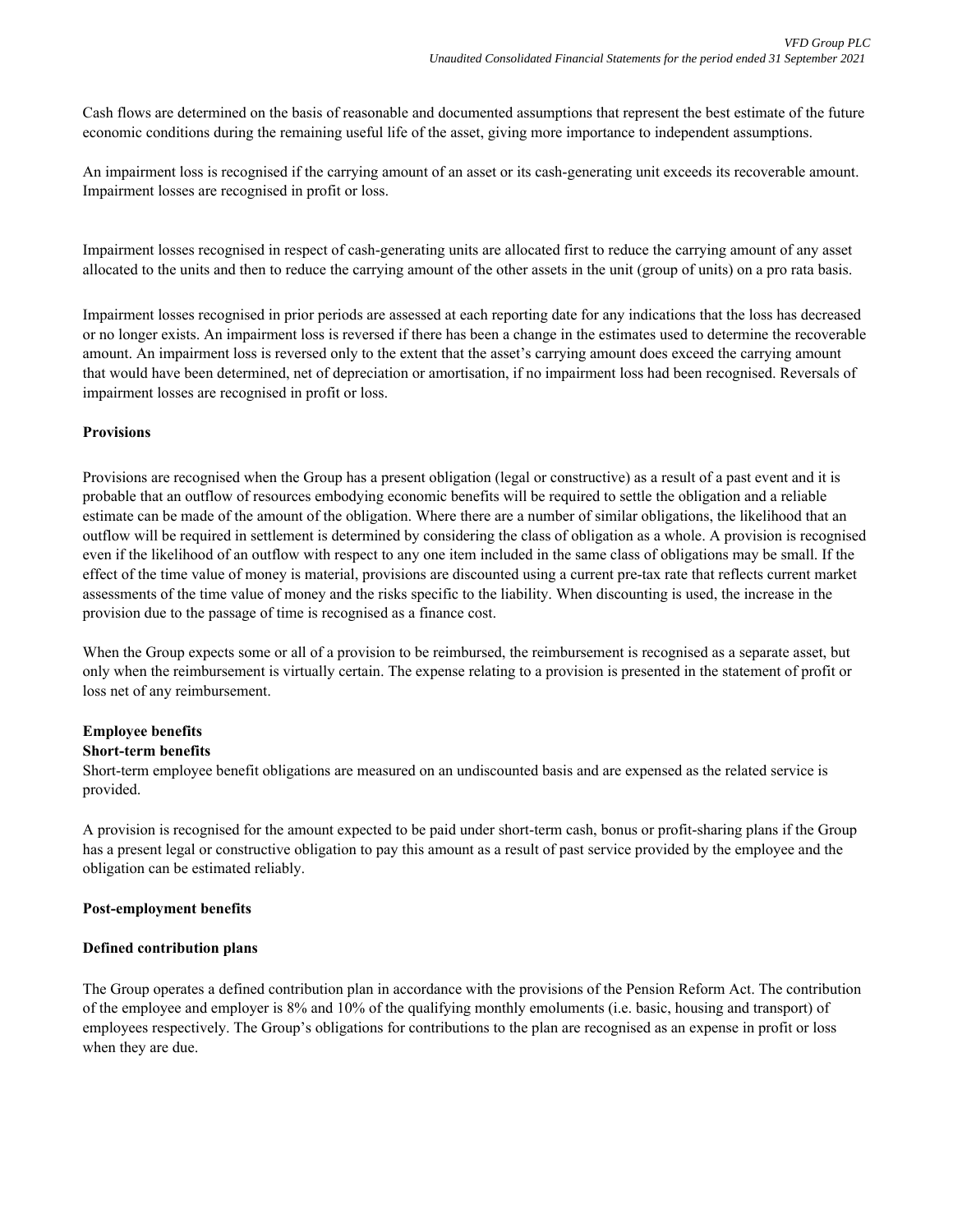# **Taxation**

Income tax expense comprises current and deferred tax.

Income tax expense is recognised in profit or loss except to the extent that results of transactions relate to items recognised directly in equity, in which case it is recognised in equity.

Current income tax is calculated on the basis of estimated taxable income for the year using tax rates enacted or substantively enacted at the reporting date, and any adjustment to tax recoverable or payable in respect of previous years.

Deferred income tax is recognised, using the liability method, on all temporary differences arising between the tax bases of assets and liabilities and their carrying values for financial reporting purposes based on tax rates and laws that have been enacted or substantively enacted at the reporting period date and are expected to apply when the related deferred income tax liability is settled.

Deferred tax assets and liabilities are recorded under non-current assets and liabilities.

## **Share capital and reserves**

## **Share capital**

The issued ordinary shares of the Company are classified as equity instruments. Incremental costs directly attributable to the issue of an equity instrument are shown in equity as a deduction, net of tax, from the proceeds.

#### **Share premium**

Premiums from the issue of shares are reported in share premium.

#### **Statutory reserve**

Nigerian banking regulations require Microfinance Banks to make an annual appropriation to a statutory reserve. Section 8.1.7(a) of the Central Bank of Nigeria Revised Regulatory and Supervisory Guidelines for Microfinance Banks (MFBs) stipulates that an appropriation of 50% of profit after tax is made if the statutory reserve is less than 50% of the paid-up share capital, an appropriation of 25% of profit after tax is made if the statutory reserve is 50% or more but less than 100% of the paid up share capital and 12.5% of profit after tax if the statutory reserve is equal to 100% or more of the paid-up share capital.

#### **Regulatory risk reserve**

The Nigerian banking regulator requires Microfinance Banks to create a reserve for the difference between impairment charge determined in line with the principles of IFRS and impairment charge determined in line with the prudential guidelines issued by the Central Bank of Nigeria (CBN). This reserve is not available for distribution to shareholders.

#### **Available- for-sale reserve**

Comprises fair value movements on equity instruments

#### **Dividends**

Dividends on ordinary shares are recognised in equity in the period in which they are approved by the Company's shareholders.

Dividends for the period that are declared after the reporting date are disclosed in the financial statements as a non-adjusting event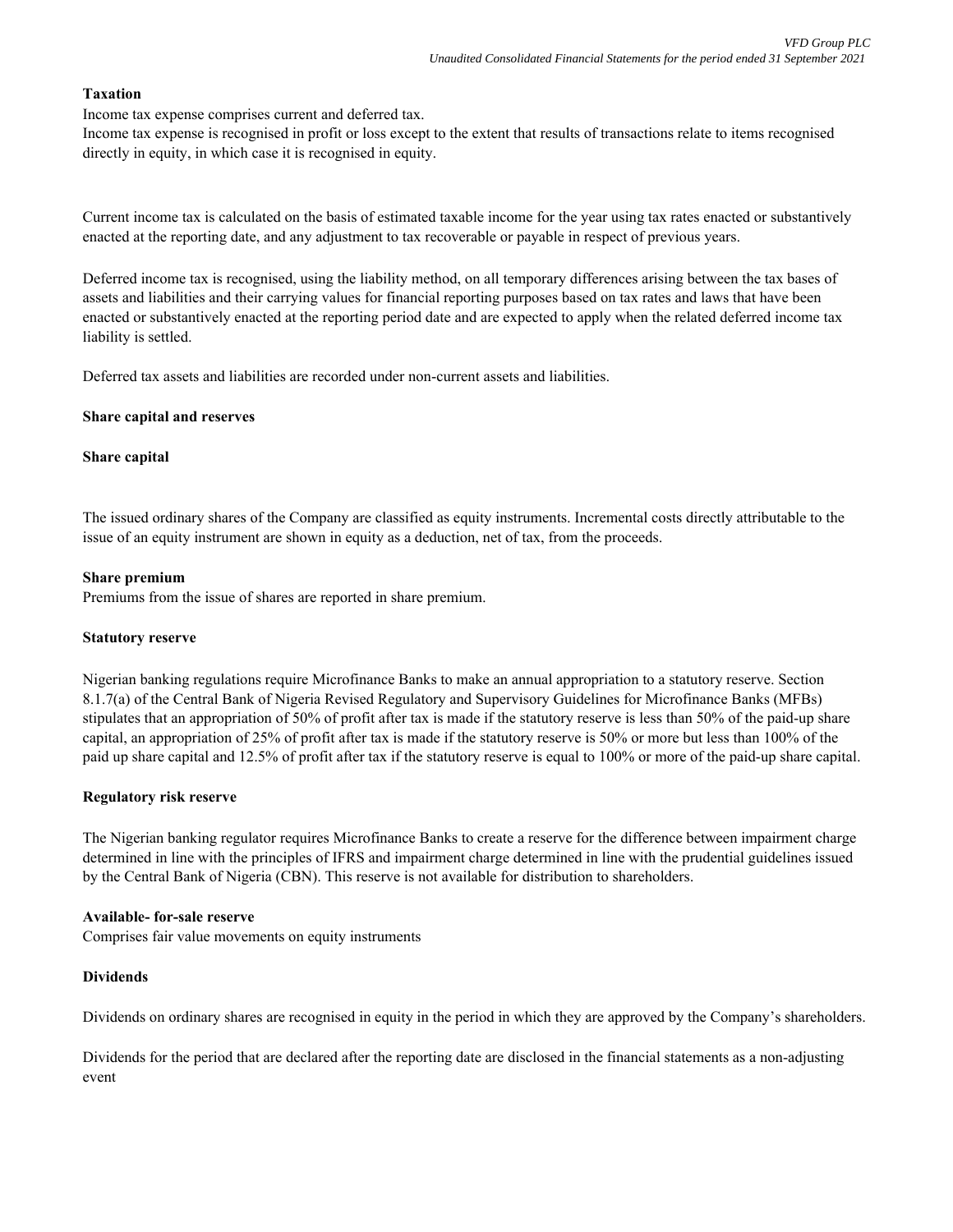# **Revenue Recognition**

The specific recognition criteria described below must also be met before revenue is recognised: Revenue is recognised to the extent that it is probable that the economic benefits will flow to the Group and the revenue can be reliably measured, regardless of when the payment is made. Revenue is measured at the fair value of the consideration received or receivable, taking into account contractually defined terms of payment and excluding taxes or duty.

# **Interest**

Interest income for interest bearing financial instruments, are recognised within 'Interest Income' in profit or loss using the effective interest rate method. The effective interest rate is the rate that exactly discount the estimated future cash payments and receipts through the expected life of the financial asset (or, where appropriate, a shorter period) to the net carrying amount of the financial asset. The effective interest rate is calculated on initial recognition of the financial asset and is not revised subsequently.

The calculation of the effective interest rate includes all fees paid or received between parties to the contract that are an integral part of the effective interest rate, transaction costs, and all other discounts or premiums. Transaction costs are incremental costs that are directly attributable to the acquisition, issue or disposal of a financial asset or liability.

## **Fees and commission**

Fee and commission income and expense that are integral to the effective interest rate on a financial asset or liability are included in the measurement of the effective interest rate. Other fees and commission income and expenses are generally recognised on an accrual basis when the service has been provided.

# **Dividends**

Dividends are recognised when the Group's right to receive the payment is established, which is usually when shareholders approve the dividend.

# **Expense recognition**

#### **Interest**

Interest expense is recognised in profit or loss as it accrues and is calculated by using the effective interest rate method for facilities beyond one year. Accrued interest is included within the carrying value of the interest bearing financial liability.

# **Operating expenses**

Expenses are decreases in economic benefits during the accounting period in the form of outflows, depletion of assets or incurrence of liabilities that result in decrease in equity, other than those relating to distributions to equity participants.

Expenses are recognized on an accrual bases regardless of the time of spending cash. Expenses are recognized in the income statement when a decrease in future economic benefit related to a decrease in an assets or an increase of a liability has arisen that can be measured reliably. Expenses are measured at historical cost.

Only the portion of cost of a previous period that is related to the income earned during the reporting period is recognized as an expense. Expenses that are not related to the income earned during the reporting period, but expected to generate future economic benefits, are recorded in the financial statement as assets. The portion of assets which is intended for earning income in the future periods shall be recognized as an expense when the associated income is earned.

Expenses are recognized in the same reporting period when they are incurred in cases when it is not probable to directly relate them to particular income earned during the current reporting period and when they are not expected to generate any income during the coming years.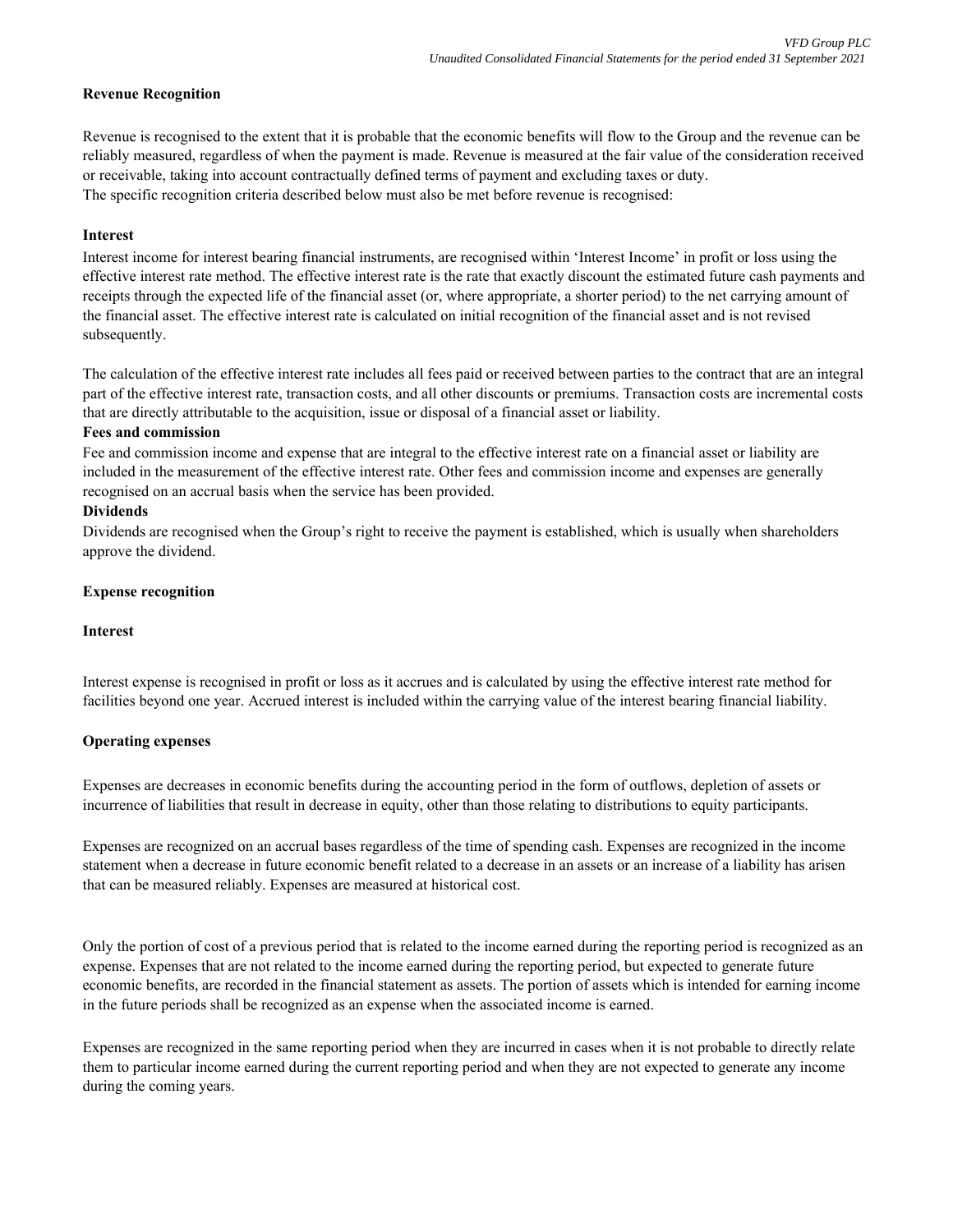# **Borrowing costs**

Borrowing costs directly attributable to the acquisition, construction or production of an asset that necessarily takes a substantial period of time to get ready for its intended use or sale are capitalised as part of the cost of the asset. All other borrowing costs are expensed in the period in which they occur. Borrowing costs consist of interest and other costs that an entity incurs in connection with the borrowing of funds.

#### **Fair value measurement**

Fair value is defined as the price that would be received to sell an asset or paid to transfer a liability (i.e. the 'exit price') in an orderly transaction that is not a forced sale, liquidation sale or a distressed sale between market participants at the measurement date. Fair value is determined based on market conditions at the measurement date and the assumptions that market participants would use (i.e. it is a market-based measurement). Fair value measurement assumes the transaction to sell the asset or transfer the liability occurs in a principal market or, in the absence of a principal market, in the most advantageous market to which the entity has access. It does not consider an entity's intent to sell the asset or transfer the liability. Fair value measurements of nonfinancial assets take into account a market participant's ability to generate economic benefits by using the asset in its highest and best use or by selling it to another market participant that would use the asset in its highest and best use. The highest and best use is determined from the perspective of market participants, even if the entity intends a different use. An entity's current use of a non-financial asset is presumed to be its highest and best use unless market or other factors suggest that a different use by market participants would maximise the value of the asset. In the absence of quoted market prices, the fair value of a financial or non-financial liability or an entity's own equity instruments is taken as the fair value of the corresponding asset held by another market participant at the measurement date. Counterparty credit risk and own credit risk are taken into account in determining the fair value of a liability. In the absence of quoted market prices, an entity uses valuation techniques appropriate in the circumstances and for which sufficient data are available to measure fair value, maximising the use of relevant observable inputs and minimising the use of unobservable inputs.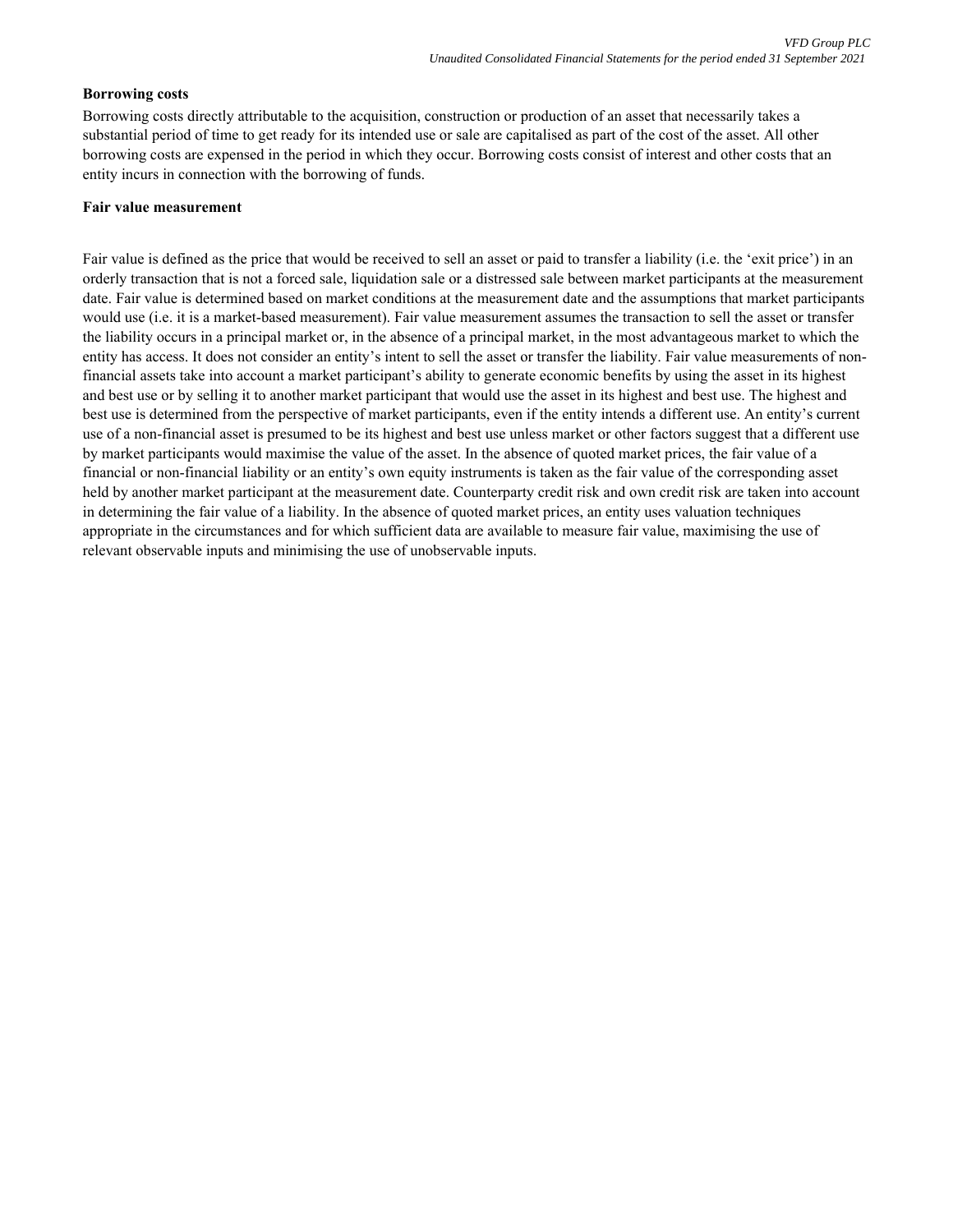#### **Notes to the Financial Statements In thousands of NGN**

| 1              | Cash and cash equivalent                              | Group       | Group         |
|----------------|-------------------------------------------------------|-------------|---------------|
|                |                                                       | 31 Sep      | 31 Dec        |
|                |                                                       | 2021        | 2020          |
|                | <b>Bank balances</b>                                  | 3,289,802   | 553,643       |
|                | Placements                                            | 3,853,704   | 5,267,486     |
|                | Treasury bills                                        | 823,166     | 805,116       |
|                |                                                       | 7,966,672   | 6,626,245     |
| $\overline{2}$ | <b>Financial Assets</b>                               | Group       | Group         |
|                |                                                       | 31 Sep      | 31 Dec        |
|                |                                                       | 2021        | 2020          |
|                | Fixed debt investments                                | 17,000,728  | 1,286,927     |
|                | Financial assets FVTPL                                | 541,536     | 418,794       |
|                | Financial assets under management                     | 988,278     | 21,850,515    |
|                | <b>Investment securities FVOCI</b>                    | 14,087,592  | 6,600,348     |
|                | Debt securities                                       |             | 592,006       |
|                | Loans and receivables                                 | 30,391,817  | 12,488,352    |
|                | Allowance for impairment                              | (1,107,236) | (1,105,061)   |
|                |                                                       | 61,902,715  | 42,131,879.56 |
|                |                                                       |             |               |
| 3              | <b>Other Assets</b>                                   | Group       | Group         |
|                |                                                       | 31 Sep      | 31 Dec        |
|                |                                                       | 2021        | 2020          |
|                | Receivable from related parties                       | 147,242     | 22,174        |
|                | <b>Account Receivables</b>                            | 1,360,543   | 1,953,504     |
|                | Prepayments                                           | 311,446     | 244,010       |
|                | Receivable from stockbrokers                          | 544,256     | 4,779         |
|                | Withholding & Value added Tax receivable              | 493,833     | 77,595        |
|                | Deposit for shares                                    |             | 240,000       |
|                | Dividend receivable                                   |             | 887           |
|                | Provision for doubtful receivable                     |             |               |
|                |                                                       | 2,857,320   | 2,542,950     |
| 4              | <b>Investment in subsidiaries</b>                     | Group       | Group         |
|                |                                                       | 31 Sep      | 31 Dec        |
|                |                                                       | 2021        | 2020          |
|                | Investment VFD Bridge Limited                         |             |               |
|                | Investment in Everdon Bureau de Change (BDC)          |             |               |
|                | Investment in VFD Microfinance Bank (MFB)             |             |               |
|                | Investment in Atiat Leasing*                          |             |               |
|                | Investment in Dynasty Real Estate                     |             |               |
|                | Investment in Kairos Capital                          |             |               |
|                | Investment in Anchoria Asset Management               |             |               |
|                | Investment in Anchoria Investment Securities limited* |             |               |
|                | Investment in Atiat Insurance Brokers*                |             |               |
|                | Investment in Vtech*                                  |             |               |
|                |                                                       |             |               |

\* These entities are newly consolidated subsidiaries.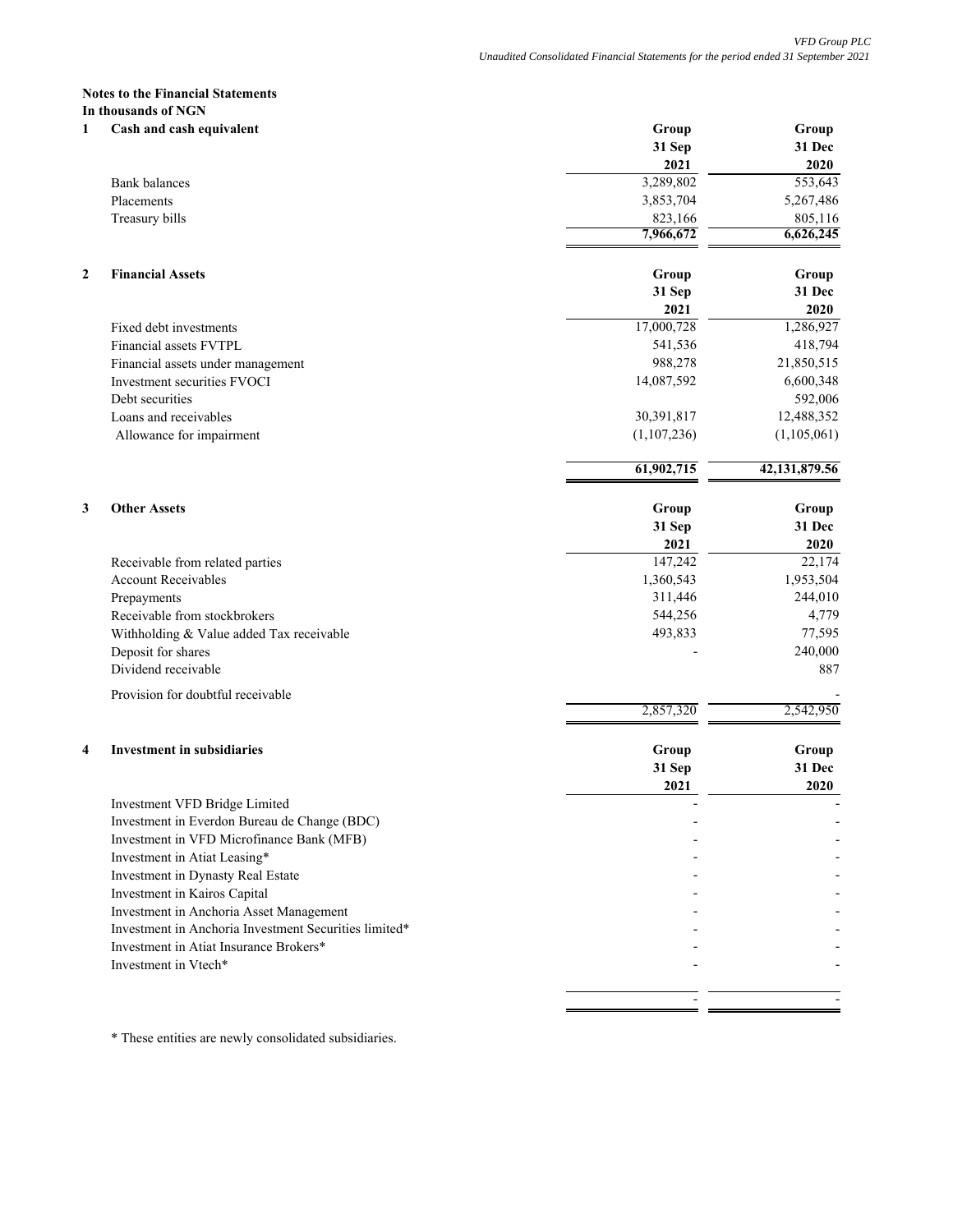| 5                             | <b>Investment in Associates</b>            | Group     | Group      |
|-------------------------------|--------------------------------------------|-----------|------------|
|                               |                                            | 31 Sep    | 31 Dec     |
|                               |                                            | 2021      | 2020       |
| Opening                       |                                            | 4,797,382 |            |
|                               | Share of Profit from associate             | 159,571   |            |
| Closing balance               |                                            | 4,956,954 |            |
|                               |                                            |           |            |
| 6                             | <b>Restricted cash balance with CBN</b>    | Group     | Group      |
|                               |                                            | 31 Sep    | 31 Dec     |
|                               |                                            | 2021      | 2020       |
| Deposit with CBN              |                                            |           | 25,000,000 |
|                               |                                            |           | 25,000,000 |
| 7                             | Property and equipment                     | Group     | Group      |
|                               |                                            | 31 Sep    | 31 Dec     |
| Cost                          |                                            | 2021      | 2020       |
| Opening balance               |                                            | 2,104,956 | 1,558,909  |
| <b>Addition Leasehold</b>     |                                            | 6,258     | 42,319     |
|                               | Addition - Motor Vehicle                   | 214,433   | 228,243    |
|                               | Addition - Right of use leased asset       |           | 223        |
|                               | Addition - Office equipment                | 134,273   | 65,598     |
| Addition - Furniture          |                                            | 71,286    | 34,323     |
|                               | Addition - Land and building WIP           |           | 295,340    |
|                               | Acquisition of subsidiaries                | 1,344,461 |            |
| Disposal                      |                                            | (70, 693) | (120,000)  |
|                               |                                            | 3,804,974 | 2,104,956  |
|                               | <b>Accumulated depreciation</b>            |           |            |
| Opening balance               |                                            | 299,955   | 126,011    |
|                               | Acquisition of subsidiaries                | 941,828   |            |
| Charge for the period         |                                            | 401,287   | 173,944    |
| Disposal                      |                                            | (61, 217) |            |
|                               |                                            | 1,581,853 | 299,955    |
|                               | Net book value as at period end            | 2,223,121 | 1,805,001  |
| 8<br><b>Intangible assets</b> |                                            | 31 Sep    | 31 Dec     |
| Cost                          |                                            | 2021      | 2020       |
| Opening Balance               |                                            | 125,050   | 81,724     |
| Additions                     |                                            | 544,955   | 43,327     |
| Closing Balance               |                                            | 670,005   | 125,050    |
| Amortisation                  |                                            |           |            |
|                               | Opening Accumulated Amortisation           | 33,293    | 17,872     |
| Charge for the period         |                                            | 34,035    | 15,421     |
|                               | Closing Accumulated Amortisation           | 67,328    | 33,293     |
|                               | Net Book Value as at the end of the period | 602,677   | 91,757     |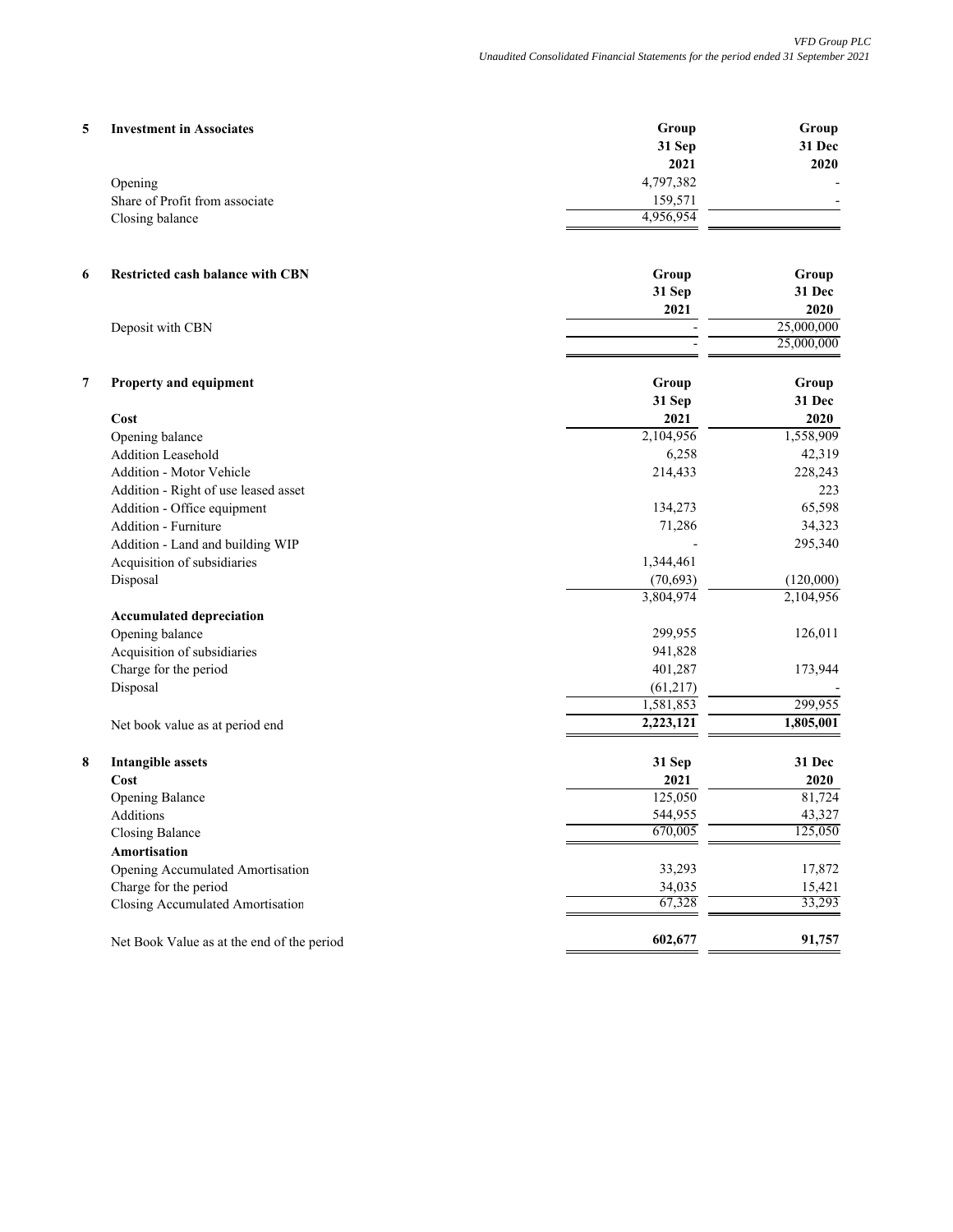| 9  | <b>Investment property</b>                                                 | Group<br>31 Sep<br>2021 | Group<br>31 Dec<br>2020 |
|----|----------------------------------------------------------------------------|-------------------------|-------------------------|
|    | (a)<br>Investment in properties                                            | 7,481,356               | 4,061,524               |
| 10 | Deferred taxation Asset/ (Liability)                                       | 215,931                 | (35, 729)               |
| 11 | Share capital                                                              | 31 Sep<br>2021          | 31 Dec<br>2020          |
|    | Authorised:<br>(a)<br>600,000,000 units of ordinary shares of 50 kobo each | 300,000                 | 300,000                 |
|    | Issued and fully paid:<br>(b)                                              |                         |                         |
|    | 119,232,856 units of ordinary share of 50kobo each                         | 59,616                  | 59,616                  |
| 12 | Share premium                                                              | 31 Sep<br>2021          | 31 Dec<br>2020          |
|    | Balance, beginning of the year                                             | 3,822,062               | 3,822,062               |
|    | Premium on shares issued<br>Issuing cost                                   |                         |                         |
|    | Balance, end of the year                                                   | 3,822,062               | 3,822,062               |
| 13 | <b>General reserves</b>                                                    |                         |                         |
|    | Revenue reserve                                                            | 7,675,159               | 5,005,085               |
|    | Other reserves                                                             | 1,264,611               | 605,408                 |
| 14 | Fair value and other reserves                                              | 8,939,770               | 5,610,493               |
|    |                                                                            | 31 Sep                  | 31 Dec                  |
|    |                                                                            | 2021                    | 2020                    |
|    | Balance, beginning of the year                                             | 605,409                 | (74, 927)               |
|    | Addition/(reclassified) during the year                                    | 659,203                 | 680,336                 |
|    | Balance, end of the year                                                   | 1,264,611               | 605,409                 |
| 15 | <b>Financial liabilities</b>                                               | Group                   | Group                   |
|    |                                                                            | 31 Sep                  | 31 Dec                  |
|    |                                                                            | 2021                    | 2020                    |
|    | Due to related parties                                                     |                         | 11,213                  |
|    | Investments under management                                               | 10,004,988              | 25,074,746              |
|    | Deposit for shares                                                         | 1,516,014               | 36,877                  |
|    | Demand deposit                                                             | 15,473,298              | 9,290,226               |
|    | Liability for SKYE transaction<br>Liability for bank project               | 275,478                 | 5,000,000<br>18,290,156 |
|    |                                                                            | 27,269,779              | 57,703,218              |
|    | Other liabilities                                                          | 10,865,213              | 5,188,726               |
|    |                                                                            | 38,134,992              | 62,891,944              |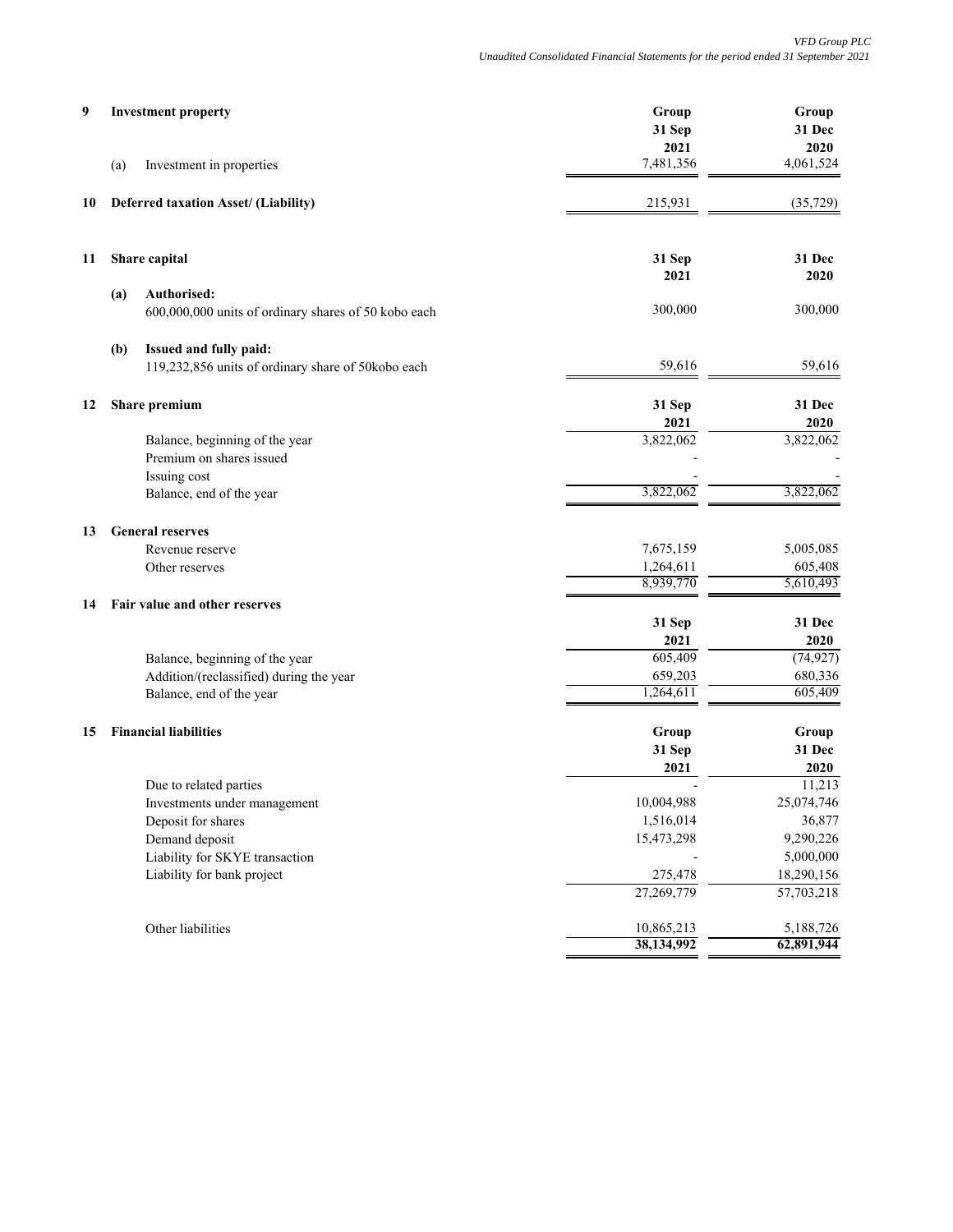# **16 Borrowings**

| <b>DULLUMINES</b>                          |            |           |
|--------------------------------------------|------------|-----------|
| Long term convertible debt (see (i) below) |            | 1,503,137 |
| Fixed debt                                 | 38,741,091 | 7,503,697 |
| Other long term borrowing                  |            |           |
| Car loan                                   |            | 1.04      |
|                                            | 38,741,091 | 9.007.937 |

#### **17 Current tax liabilities Group Group Group Group Group Group Group** Group Group Group

|                    | 31 Sep  | 31 Dec |
|--------------------|---------|--------|
|                    | 2021    | 2020   |
| Company income tax | 322,288 | 6,062  |
|                    | 322.288 | 6,062  |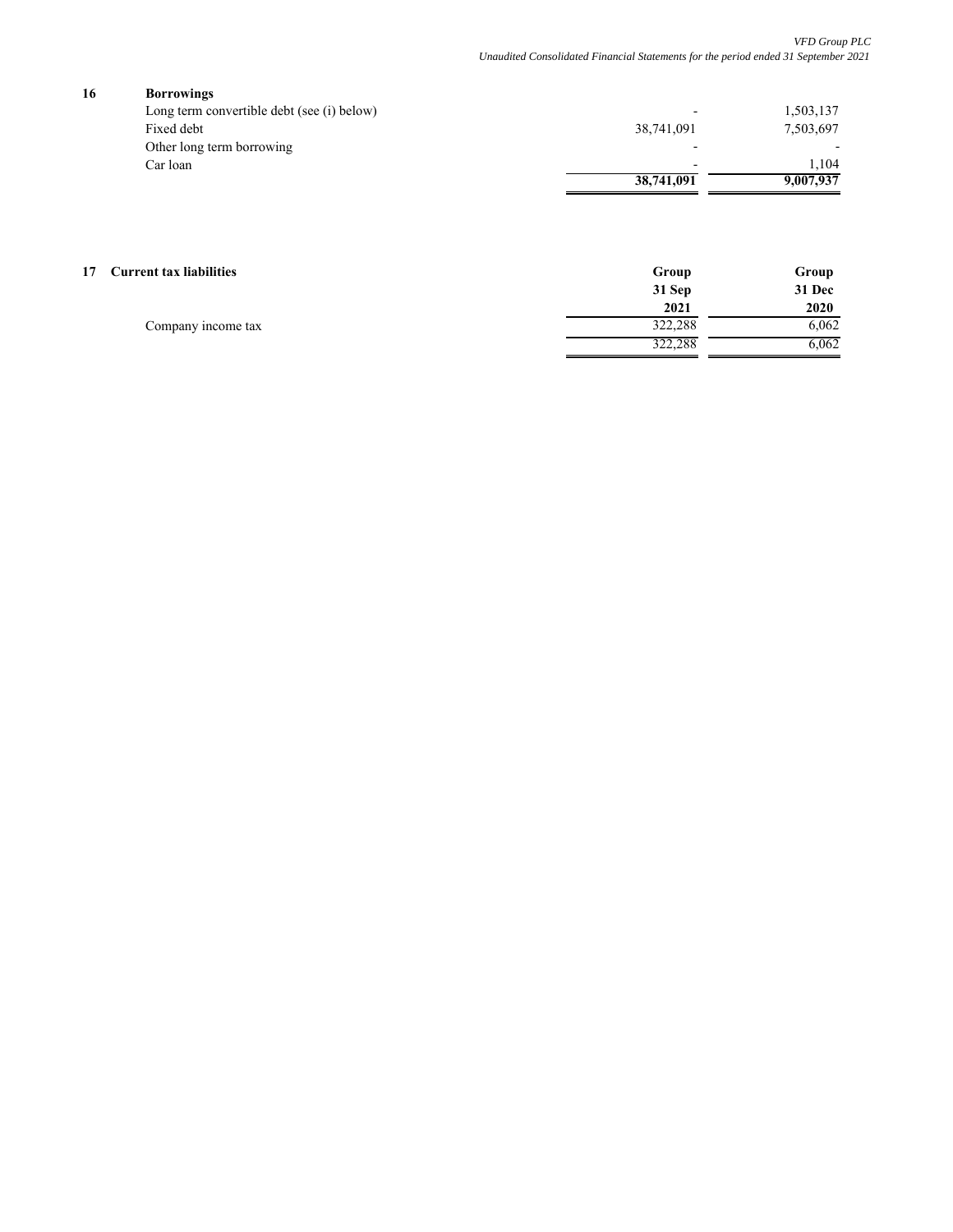#### **Notes to the Financial Statements In thousands of NGN**

| 18 | <b>Interest Income</b>                      | Group                      | Group              | Group                      | Group              |
|----|---------------------------------------------|----------------------------|--------------------|----------------------------|--------------------|
|    |                                             | <b>July to Sep</b><br>2021 | Jan to Sep<br>2021 | <b>July to Sep</b><br>2020 | Jan to Sep<br>2020 |
|    | Interest income - loans and advances        | 1,027,802                  | 3,465,834          | 574,846                    | 1,412,169          |
|    | Trading income                              |                            | 59,366             | 1,066                      | 8,840              |
|    | Interest income on placement                | 285,007                    | 1,454,273          | 236,597                    | 713,617            |
|    | Interest on treasury bills                  | 188,128                    | 200,561            | 21,280                     | 75,235             |
|    |                                             | 1,500,937                  | 5,180,034          | 833,789                    | 2,209,860          |
| 19 | <b>Interest Expense</b>                     | <b>July to Sep</b>         | Jan to Sep         | <b>July to Sep</b>         | Jan to Sep         |
|    |                                             | 2021                       | 2021               | 2020                       | 2020               |
|    | Interest expense on convertible debt        | 23,504                     | 801,782            | 68,137                     | 202,929            |
|    | Interest expense on overdrafts              | 266,082                    | 766,111            | 1,193                      | 15,698             |
|    | Interest expense on fixed debt and deposits | 50,025                     | 686,179            | 488,763                    | 1,097,231          |
|    |                                             | 339,611                    | 2,254,071          | 558,093                    | 1,315,858          |
| 20 | <b>Fees Income</b>                          | <b>July to Sep</b>         | Jan to Sep         | <b>July to Sep</b>         | Jan to Sep         |
|    |                                             | 2021                       | 2021               | 2020                       | 2020               |
|    | Fee income                                  | 293,431                    | 715,361            | 138,879                    | 231,569            |
| 21 | <b>Fees Expenses</b>                        | <b>July to Sep</b>         | Jan to Sep         | <b>July to Sep</b>         | Jan to Sep         |
|    |                                             | 2021                       | 2021               | 2020                       | 2020               |
|    | Fee expense                                 | 659,954                    | 670,493            |                            |                    |
| 22 | <b>Investment income</b>                    | <b>July to Sep</b>         | Jan to Sep         | <b>July to Sep</b>         | Jan to Sep         |
|    |                                             | 2021                       | 2021               | 2020                       | 2020               |
|    | Gain on disposal of financial assets        | $\theta$                   | 9,179              | 41,271                     | 146,971            |
|    | Other income (from investments)             | 2,056,127                  | 3,872,980          | 667,838                    | 1,363,539          |
|    | Dividend Income                             | 59,178                     | 138,464            | 13,831                     | 126,048            |
|    |                                             | 2,115,305                  | 4,020,623          | 722,940                    | 1,636,558          |
| 23 | Other income                                | <b>July to Sep</b>         | Jan to Sep         | <b>July to Sep</b>         | Jan to Sep         |
|    |                                             | 2021                       | 2021               | 2020                       | 2020               |
|    | Exchange rate gain                          | $\theta$                   | 115,686            | 33,242                     | 160,085            |
|    | Write back of provision on other receivable |                            |                    |                            | 276,494            |
|    | Other income                                | 227,376                    | 269,521            |                            |                    |
|    |                                             | 227,376                    | 385,207            | 33,242                     | 436,579            |